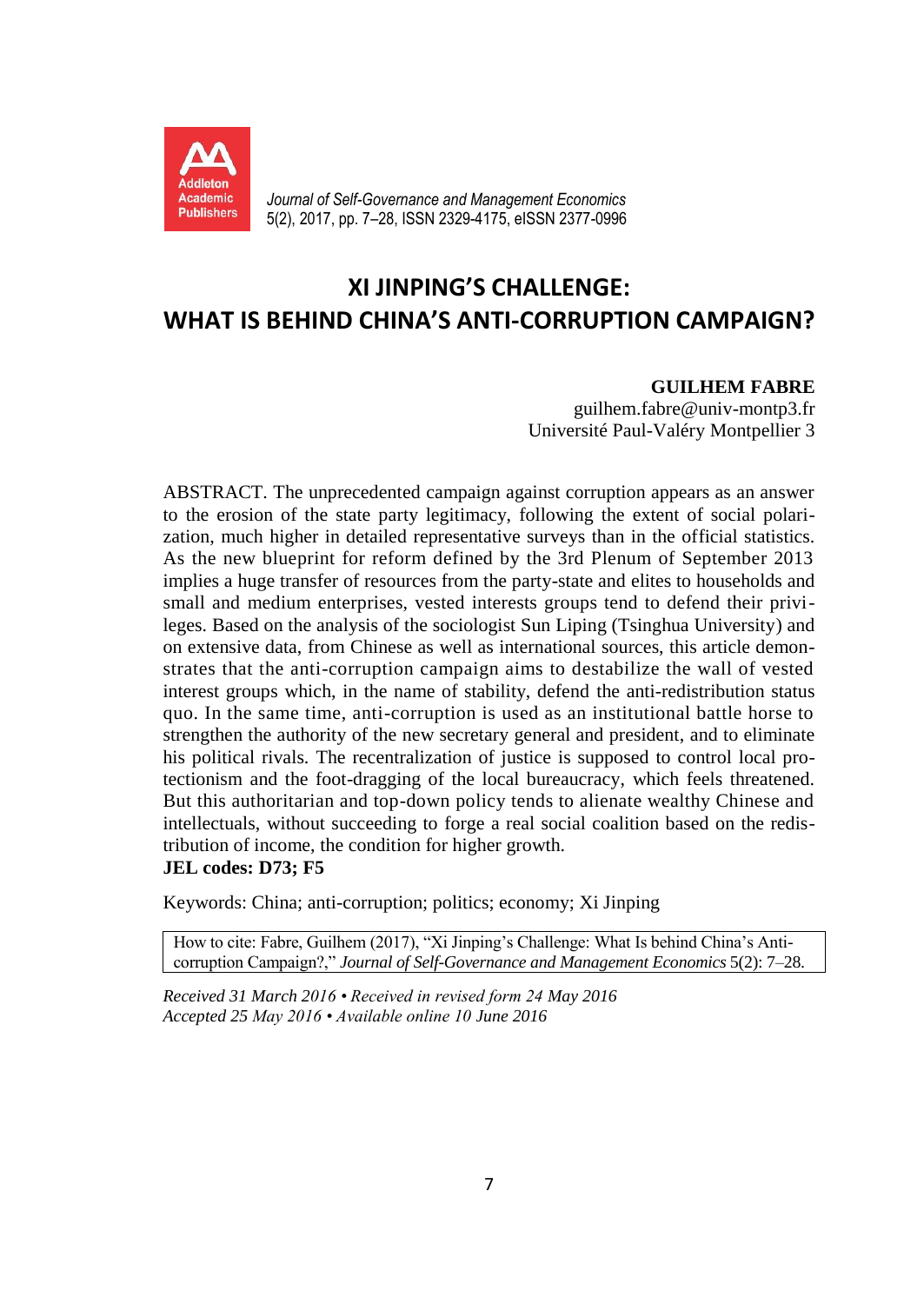The new cycle of reforms launched by the 3rd Plenum of the 18th Central Committee of the Chinese Communist Party in November 2013 aims to implement a transition from an economic strategy financed by capital accumulation to one based on redistribution of the state-party system revenues. As we have seen in a previous study,<sup>1</sup> China's elite have largely benefited from the control of state sector assets, and the manipulation of the factors market (land, labor and capital). Along with strong growth which has allowed social mobility, the accumulation of wealth has benefited a minority of the population, creating one of the most flagrant social polarizations worldwide, a striking paradox for a regime led by a "communist" party. But instead of taking concrete economic measures to correct these inequalities, the new direction has focused on a gigantic campaign against corruption, which has changed the rules of the political game. <sup>2</sup> This paper seeks to explain the reasons for this campaign, its possible outcome for the new round of economic reforms, and the legacy it will leave behind. All these questions are decisive for the future of the Chinese Communist Party, whose mere survival has been questioned by long-time observers.<sup>3</sup>

Xi Jinping's new policy appears as an answer to the erosion of the stateparty political legitimacy.<sup>4</sup> People tend to develop high expectations for anticorruption with the lack of fairness in income distribution and the intrusion of political power into economic affairs<sup>5</sup> which have reached considerable proportions during the Hu Jintao-Wen Jiabao direction.

## **The Extent of Social Polarization**

In contrast to official statistics, a nationally representative survey, conducted in the summer of 2011 with a sample of 8,438 households and 29,450 individuals, indicates that China's Gini coefficient, a measure of inequality on a scale from complete equality (zero) to complete inequality (1), reaches 0.61, at the national level, with regional variations ranging from 0.60 in the east part, 0.56 in the centre and 0.54 in west. Income transfers such as pensions, social security and other social programs tend to reduce inequality on a much smaller scale than in other countries. Poor households in the countryside typically suffer from poor health, lack of medical insurance and low levels of education. Although the saving rate for Chinese households is around 30% of the aggregate income, less than 55% of households saved money in 2010, and 45% did not save. According to income levels, the top 5% income households account for 50% of savings, the top 10% represent 66.2%, and the top 25% income households account for 83.5% of total savings.<sup>6</sup>

The situation is even more inequitable with respect to wealth concentration. The Beijing University *2014 Report on the Development of the People's Livelihood in China*, based on a nationally representative panel, covering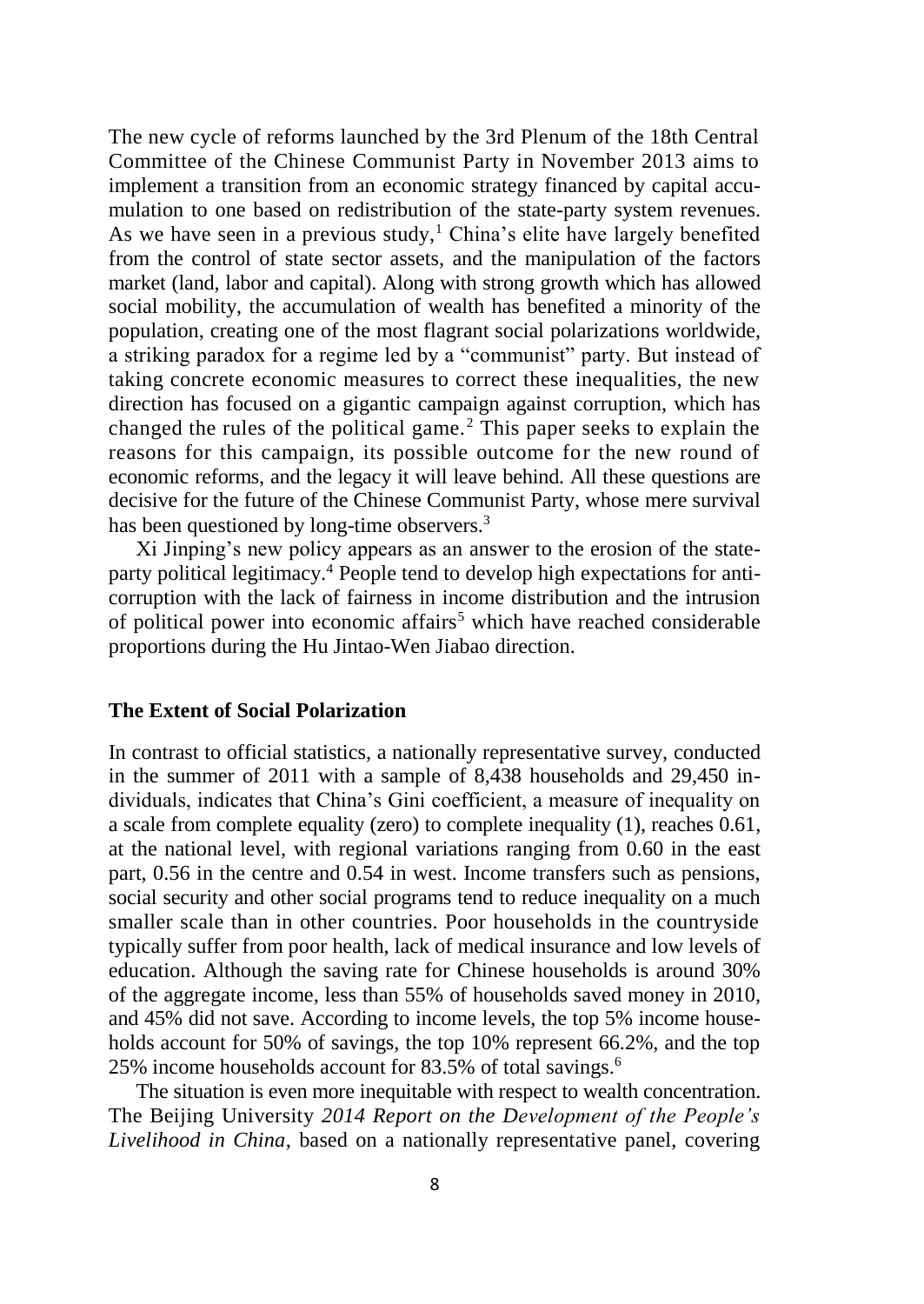15,000 households and more than 50,000 individuals, indicates that the Gini coefficient for wealth inequality has grown from 0.45 in 1995 to 0.55 in 2002, and to 0.73 in 2012. *The top 1 percent of households today concentrate more than a third of wealth, while the lowest 25% of households account for 1 percent*. <sup>7</sup> Although regional and town and country inequalities explain much of this gap, there are two other specific features of wealth inequalities: 1. Households "within the system" (体制内) have a much higher wealth level than those outside of it (体之外); 2. Middle income households' wealth has risen at a fast pace while the low income households and high income household wealth have risen more slowly than in the previous year.

The authors of this report underline the risk of a vicious circle where "the rich get richer and the poor get poorer." As health expenditures and social insurance represent some 11% of household consumption, a larger share than in most developed countries, and as these expenditures influence the households' livelihood, particularly in the case of the poor and the vulnerable, who become marginalized in case of severe illness,<sup>8</sup> transfer payments and a real redistribution policy are seen by Li Gan as the most effective way to correct these inequalities. As shown in the following graph, after transfer payments the Gini coefficient declines from 0.50 to 0.30 in Germany, from 0.51 to 0.34 in the United Kingdom, from 0.46 to 0.33 in Japan, from 0.49 to 0.38 in the U.S, and from 0.5 to 0.3 in France.<sup>9</sup>



Source: LI Gan, op. cit. <http://www.cbpp.org/cms/?fa=view&id=4142> (The degree of redistribution seems overstated, as it does not take into account indirect taxes)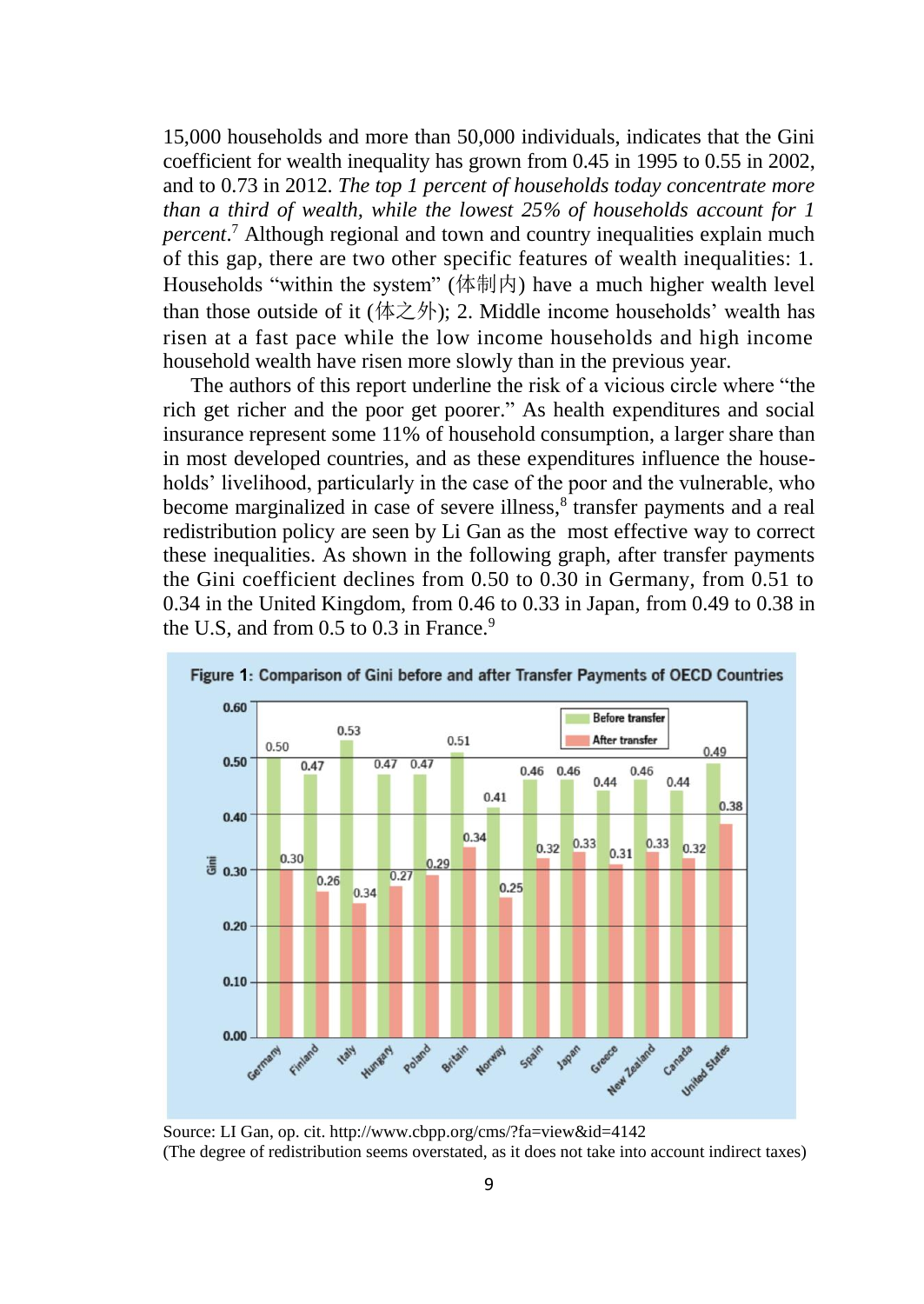### **The Campaign against Corruption and the Political Power of Xi Jinping**

If we look closely at all the reform principles and areas defined by the 3rd Plenum of November, 2013, from the factor markets (land reform, interest rate liberalization, "registration" or "hukou" reform aiming to integrate progressively the informal labor of more than 260 million migrants), to the state sector reform, the environmental priority, and the redefinition of the central and local governments' fiscal relations, they would result in a redistribution of the "lion's share," a huge transfer of resources from the state and the elites to households and small and medium enterprises.

All these measures have costs and affect powerful stakeholders, as noted in the *China 2030 Report* (2012), co-produced by the World Bank and the Development Research Centre of the State Council, which may be regarded as a blueprint for this new reform cycle: "The most resistant (opposition) group is likely to be vested interests such as those enterprises that enjoy partial or full monopoly (or monopsony) in key markets, as well as firms, groups, institutions and individuals who obtain special privileges and benefits or enjoy special treatment from the current power structure and institutional setting. These groups gain from a special relationship with decision-makers or reap economic rents from distorsions implicit in the current price, institutional and administrative structure. They are likely to be influential, powerful, resourceful, and resolute in protecting their interests. Overcoming such opposition will require political courage, determination, clarity of purpose and skilled leadership qualities at the highest level of the government."<sup>10</sup>

The political nature of this new set of reforms may explain a paradox in 2014. On the one hand, the promise of reforms has been more important than its actual delivery; on the other hand, the campaign against corruption, or "undesirable work styles" launched personally by Xi Jinping after his access to power at the 18th Party Congress in November 2012, has shaken the whole state-party system, and surprised China and the world by its unprecedented extent and intensity. In this sense, the campaign represents a rupture from the current leadership, in sharp contrast to the post Tiananmen leaders who had focused their attention on "social stability" and "economic growth."

Ren Jianming, one of China's leading corruption researchers, underlines the novelty of this campaign and its political character. There are 800,000 people, including full and part-time employees, working nationwide in the anti-corruption campaign.<sup>11</sup> An official of the State Organ's Work Committee of the CCP praises its effectiveness, noting that government spending dropped 35% in 2014.<sup>12</sup>

Led by Vice-Premier Wang Qishan, one of the closest political confidents and long-term friends of President Xi Jinping,<sup>13</sup> the Central Discipline Inspection Commission (CDIC), whose website attracts up to 2 million viewers every day, is in charge of "hunting tigers (senior officials) and swatting flies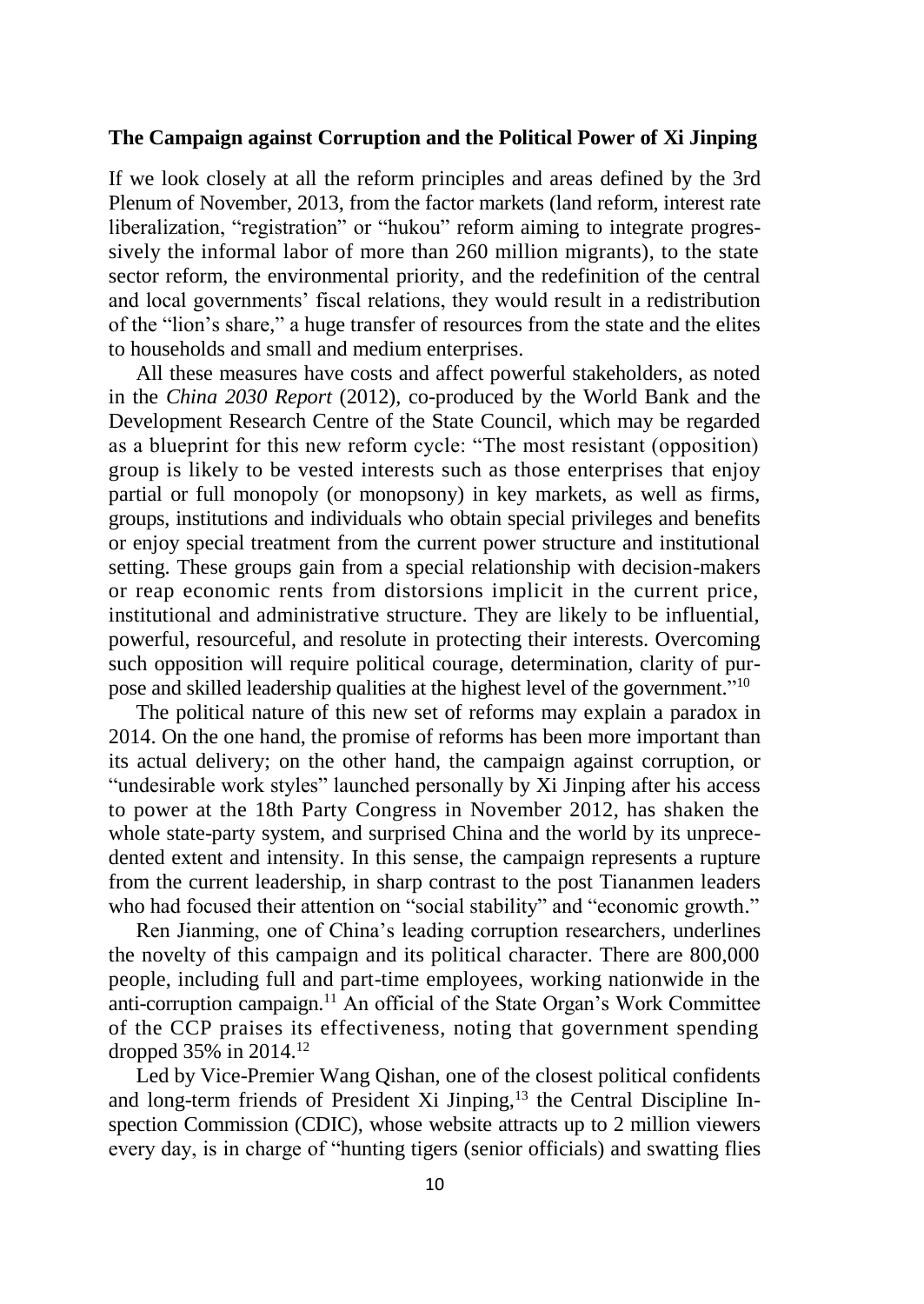(lower level officials)," as the movement is called. Between 2012 and 2015, it investigated 90 high level officials, disciplined over 336.000 party cadres, and probed 49.000 officials for suspected violations of anti-extravagance rules.<sup>14</sup> A dual leadership structure has been created, that sees local inspectors no longer monopolized by their local party committees, but also needing to answer to higher authorities.<sup>15</sup> They face penalties if they fail to supervise and find corrupt officials. Although the inertia shown by many local governments to implement the reform measures and follow the CDIC campaign illustrate the local resistance to this top-down policy, Cai Xia, of the Central Party School, insists on the shock and the deterrence effects that this campaign has exerted on the thinking of high-level managers.<sup>16</sup> It seems clear that the tolerance and the accommodation of the post-Tiananmen successive leaderships, which had multiplied the opportunities for corruption in a context of relative impunity, has given way to a new political atmosphere that tends to exert much greater pressure on the state-party apparatus, even if the punishment is selective.<sup>17</sup> Opportunities as well as impunity for corruption have vanished with the determination of the new top-down policy.

According to a study published by the *Caijing* magazine, the new campaign has destabilized public servants by reducing their grey income, their powers and prerogatives, and placing them under strict supervision. 64% of civil servants actually fear some incident in their work, 51% fear coming to the attention of the media or internet, and 42% dread information leaks about corruption problems.<sup>18</sup> In his 2015 work report, Wang Qishan revealed that corruption cases uncovered in government agencies are related to mine development, land leasing, construction projects, misappropriation of public funds, vote buying for local and provincial assemblies, buying and selling of positions. State-owned enterprises (SOE) are also implicated in underhanded schemes involving project bidding, equipment procurement and overseas acquisitions. By September 2014, 67 senior executives were detained in the corruption crackdown, 37 of whom were top executives.<sup>19</sup> This is not surprising, as SOEs may be viewed as the lion's share of the state party, concentrating power and capital in a revolving door system of divided loyalty. SOE executives used to enter government to promote their policies and orient the allocation of resources, while government officials used to enter SOEs to pursue economic gains. $20$ 

That said, and despite the assumed popularity of this campaign,  $21$  the choice of the "tigers" targeted at the highest level reflect an aspect of political infighting. Susan Shirk emphasized that the issue of official corruption "has emerged as a potent weapon in leadership competition in the post-Mao era." <sup>22</sup> According to Prime Minister Li Peng, it was Zhao Ziyang's mismanagement of the economy that caused inflation and corruption at the origins of the Tiananmen "counter-revolutionary movement." One of the key reasons behind the arrest for corruption in 1995 of Chen Xitong, Beijing's mayor and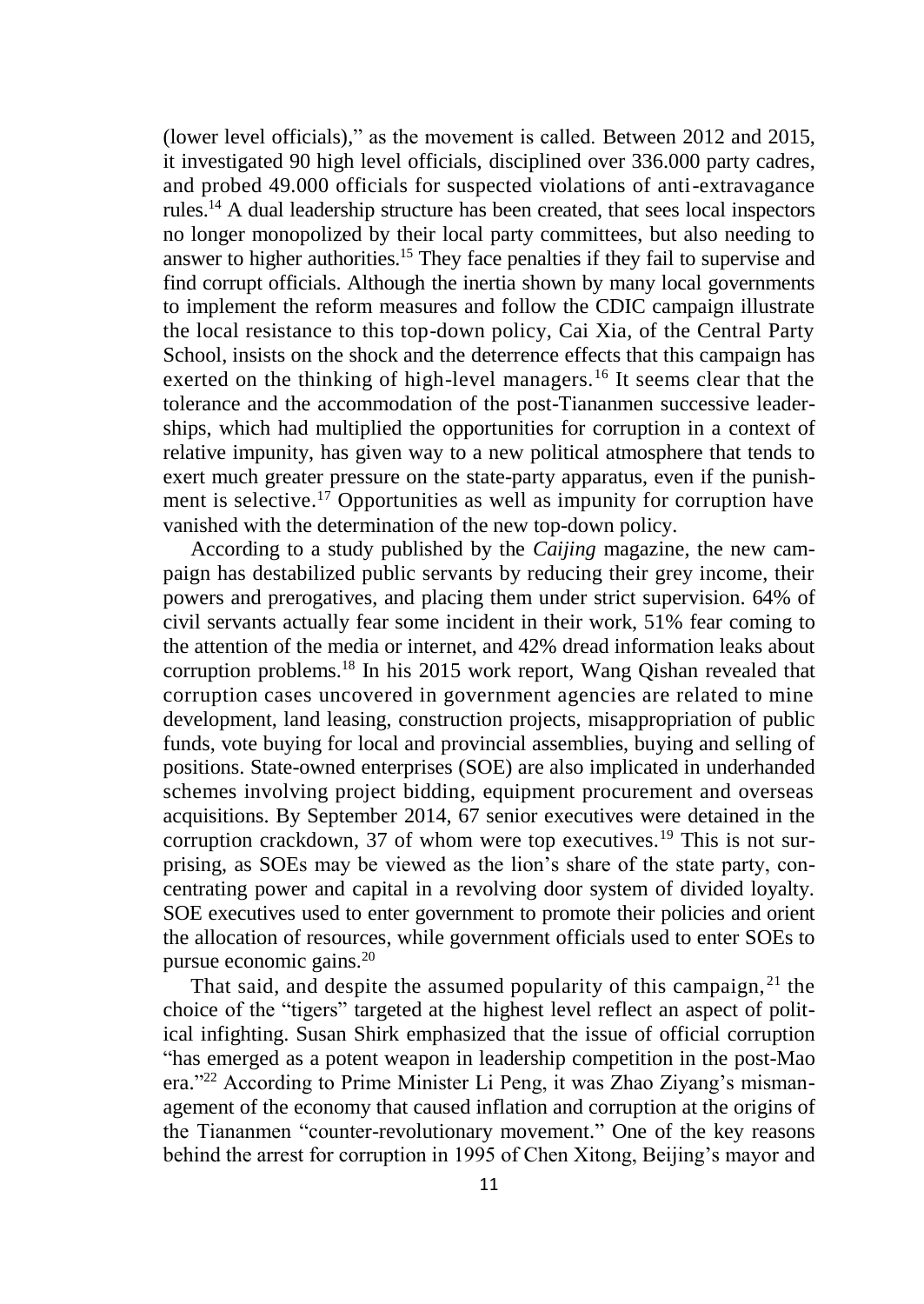a member of the Politburo, whose 25 members occupied the leading posts in China's state-party system, was his attempt to challenge party chief Jiang Zemin. In 2006, the fall of Chen Liangyu, major of Shanghai and member of the Politburo for a corruption scandal, allowed President Hu Jintao to limit the ascendency of the Shanghai faction led by ex-President Jiang Zemin at the top of the party. The following year, Zeng Qinghong, a close ally of Jiang Zemin, took the initiative to lobby for the post of PRC President, occupied by the secretary general Hu Jintao, but he withdrew his challenge, after the CDIC (reportedly under instructions from Hu Jintao) found that his son was involved in a corruption case.<sup>23</sup>

The same logic applies to the actual fight against graft, although the unprecedented scale of the campaign deeply modifies the structure of power. Since the opportunities for corruption are dependent on the prerogatives of political decision-makers in the state-party system, they follow the hierarchical ladder. According to Ren Jianming, one of the leading corruption researchers in China, "we say that about 30% of heads of prefectures are corrupt. By office (provincial level or central level), it is about 50%, ministers, about 80%. You can work out for yourself what it is on the Politburo." <sup>24</sup> Even if the figures are much lower according to confidential documents, around 30 percent of decision makers, at this stage, it is practically impossible for the CDIC to tackle all these cases in a short time. At the highest level, the choice of targets depends largely on the capacity to forge a coalition among the 7 members of the Standing Committee of the Politburo, the Army, and some of the retired leaders who keep networks in the Centre as well as in provinces. Thus the progress of the "tiger hunt" has been linked to political stakes since its beginning.

After the arrest in early 2012 of former Poliburo member and Chongqing party boss Bo Xilai, a potential political rival of Xi Jinping, who was convicted of bribery, embezzlement, and abuse of power, and is now serving a life sentence, Party inspectors looked closely at officials in Sichuan where they dismantled a network of collusion between politicians and business executives after the launch of the anti-corruption campaign, as early as December 2012. The focus of Sichuan is particularly interesting since one of the closest allies of Bo Xilai, Zhou Yongkang, was formerly a director of China's largest oil company, the China National Petroleum Corporation, CNPC (1988–1998), and party secretary of Sichuan Province (1999–2002), before his rise to the Ministry of State Security (2002) and then to the permanent Politburo, the highest governing body, from 2007 to 2012. The arrest in March, 2013, of the mining tycoon Liu Han,<sup>25</sup> close to Zhou Yongkang, was followed by the resignation of numerous top-level officials and executives in the economic nomenklatura, industry, construction, and financial sector. Liu Han was later accused of covering up murders committed by his brother Liu Wei, who allegedly ran gambling rings, and executed in 2015.<sup>26</sup>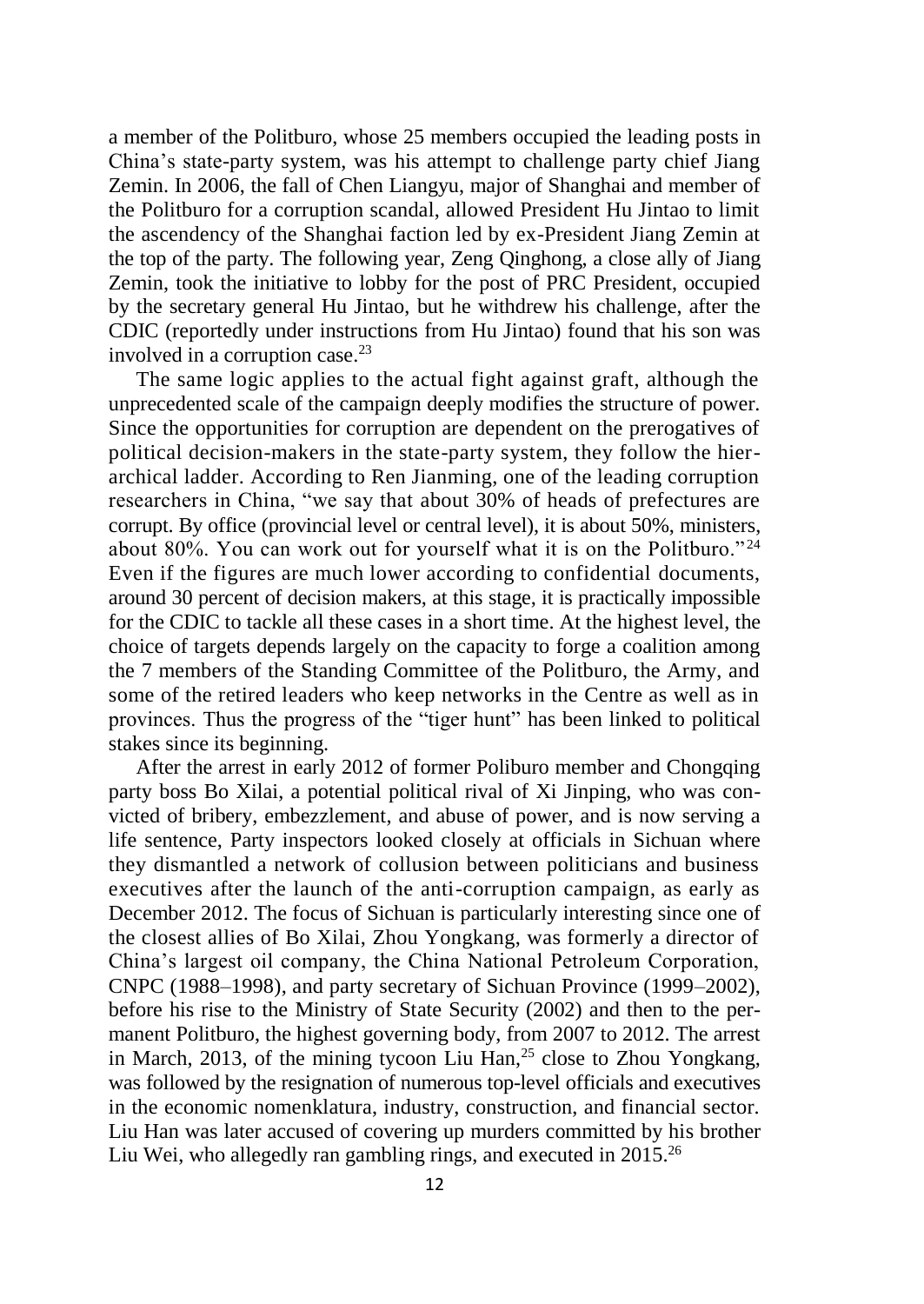At the end of July 2013, the Communist Party officially announced an investigation into Zhou Yongkang. The downfall of the former Standing Committee Politburo member, and political ally of Bo Xilai, who used to oversee hundred of thousands of police and paramilitary forces with an annual budget of more than \$100 billion, marks an extension of the anticorruption campaign to more than 300 of his relatives, political allies and business associates, detained or questionned.<sup>27</sup>

An investigation of the prosperous state-run oil industry, led to the fall of Jiang Jiemin in August 2013, the former CEO of China National Petroleum Corporation (CNPC), just four months after his appointment as the head of the powerful State-owned Assets Supervision and Administration Commission (SASAC). Jiang Jiemin was linked with his ex-boss Zhou Yongkang at the CNPC, as well as with Bo Xilai. The investigation extended not only to high-level managers of CNPC, more than a dozen of whom were removed, but also to its international operations and investments, in Indonesia, Iran and Canada, where local representatives were fired. $28$ 

In March 2014, the arrests of a political friend of Zhou Yongkang and Bo Xilai, general Xu Caihou, the ex-vice-chairman of the Central Military Commission, and of general Gu Junshan, Deputy Director of the General Logistic Department of the People's Liberation Army, is the result of the anticorruption investigations undertaken in 2012, by a long-time ally of President Xi Jinping, General Liu Yuan, the son of President Liu Shaoqi, political commissar of the PLA's General Logistic Department, in charge of contracts in land, housing, food, finance and services for China's 2.3 million-strong army.<sup>29</sup> This was followed in December 2014 and in January 2015 by a major reshuffle linked to the anti-graft push, among the top military officers of the People's Liberation Army and the military regions. Sixteen generals were placed under investigation for graft, including the two successive deputy political commissars of nuclear forces (Yu Daqing and Zhang Dongshui, from the Second Artillery Corps), the deputy head of the PLA's logistic Department (Liu Zheng), and Guo Zhenggang, from Zhejiang military command, the son of Guo Boxiong, a former member of the Politburo.<sup>30</sup>

The province of Sichuan is not the only example of the link between the CCDI inspections and a political purge at the central level. In Shanxi, a coal mine development, the main resource of the province, is decided by officials, it has favored opportunities for collusion with entrepreneurs and corruption on a large scale. The campaign against graft has even become a governance issue. After the fall of the former vice-governor Du Shanxue and Chinese People Political Consultative Conference (CCPC) vice-chairman Ling Zhengce, five of 15 members of the Provincial Party Standing Committee were placed under investigation in 2014.<sup>31</sup>

Ling Zhengce was the brother of Ling Jihua, the ex-chief of staff of President Hu Jintao, as head of the General Office of the CCP Central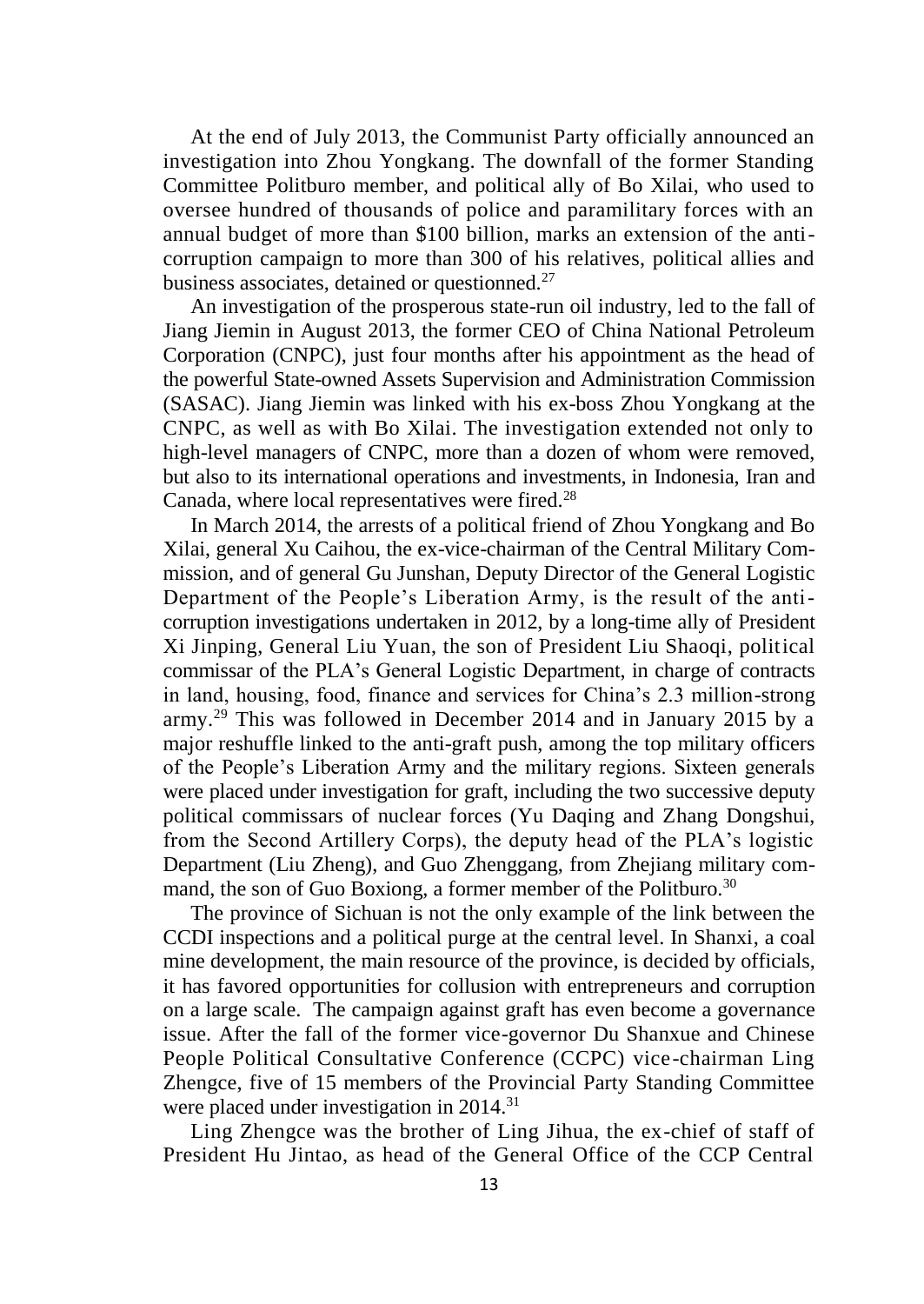Committee, and one of the numerous vice-chairmen of the Chinese Political Consultative Conference, an advisory body. The Shanxi born Ling Jihua, linked to Jiang Jiemin, has been under investigation since December 2014, for having turned his native province into a kleptocratic bonanza, by forming the "Shanxi Gang," a corrupt network of officials and businessmen. In his report to the three-day Plenum of the CCDI, presided by Xi Jinping in January 2015, Wang Qishan emphasized the links between corruption and key wrongdoings such as forming factions and cliques.<sup>32</sup> In the wake of Ling Jinghua's investigation, the successive arrests of Chinese spy Ma Jian, deputy Minister of the omnipotent security Ministry, and of executives of financial companies such as the Founder Group, a Peking University-owned technology conglomerate, and the Minsheng Bank, the nation's first privately owned lender, revealed a complex network of interests in relations to Ling Jihua.<sup>33</sup>

Bo Xilai, Zhou Yongkang, Ling Jihua, and General Xu Caihou, who died of cancer in 2015, were rumored to be the leaders of an "anti-Xi Jinping cabal" within the Party. Their fall for corruption is thus linked to political rivalry.<sup>34</sup> But far from being reduced to a power struggle, the anti-corruption campaign by its scale and its intensity has already deeply modified the power structure. If one agrees with Akio Takahara, from the University of Tokyo, that "political actors can contend for power through and around institutions, and institutions can better carry out their mission if they increase their relative power,"<sup>35</sup> the anti-corruption struggle has been used as a battle horse to strengthen the authority of the new Secretary General and President. Thus "factions and formal institutions likely interact in complex ways to produce outcomes." <sup>36</sup> The CCDI whose work was previously limited to clean governance has extended its prerogatives to the whole administration, by stationing branch-offices in top Party and government units, such as the CCP Central Committee's General Office, the Organization Department (in charge of personnel and promotions), the Propaganda Department, the General Office of the State Council, the National People's Congress, and the Chinese People Political Consultative Conference (CPPCC). In 2015, it has stationed anticorruption cells in all regional party and government units as well as in important SOEs.<sup>37</sup>

In addition, Xi Jinping has taken the initiative to preside over numerous Central Leading Groups, which cover not only foreign affairs, national security, military reform, cybersecurity and information technology, but also matters that fall generally within the competence of the State Council, such as financial and economic affairs. The Central Leading Group on Comprehensively Deepening Reforms, presided by Xi Jinping, includes five deputies CCDI Party Secretaries, among the 39 senior cadres with the rank of ministers or above, who seat on this body. These leading groups *institutionalize* the concentration of power in the hands of Xi Jinping. The division of labor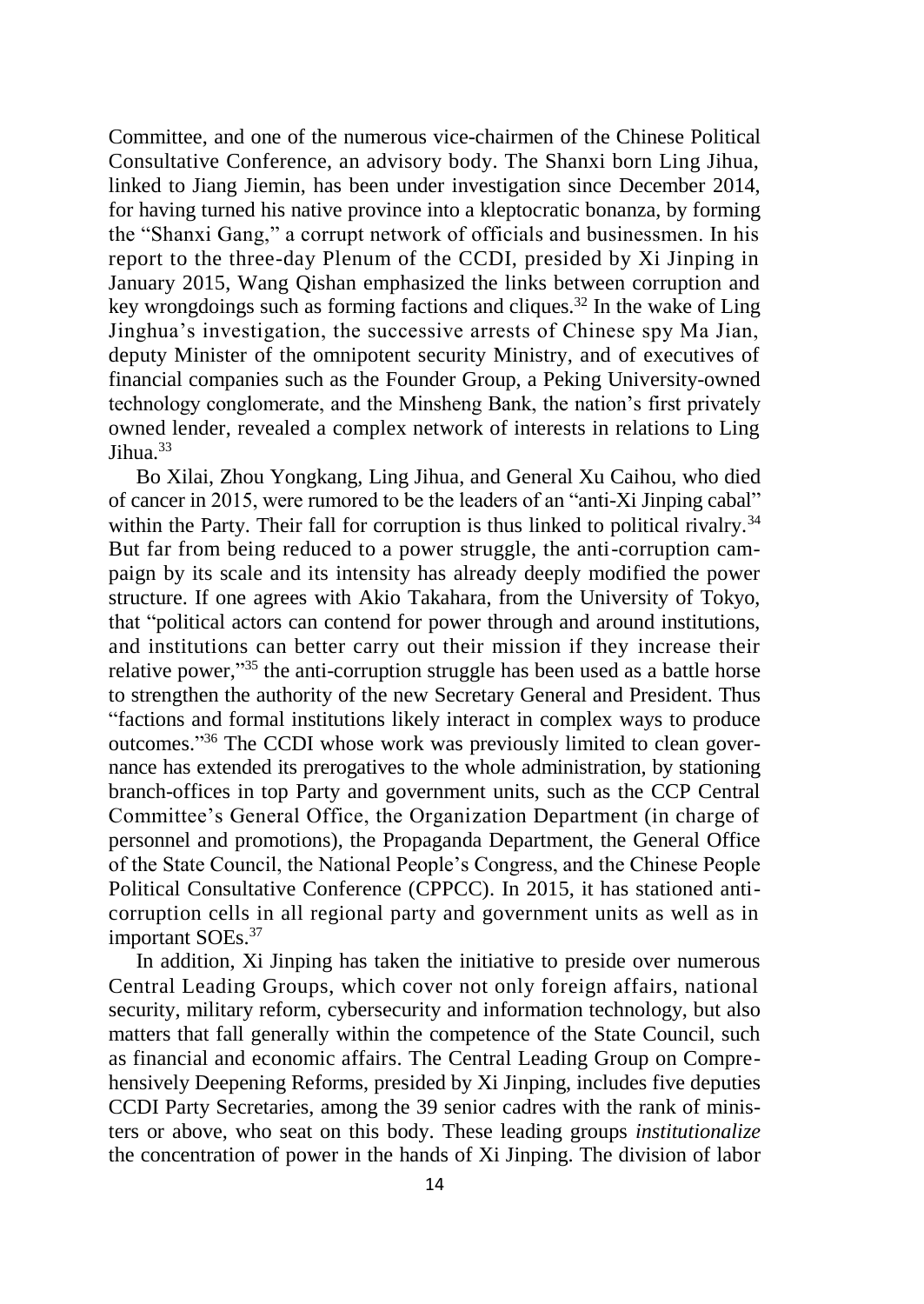and tendency of bargaining among interest groups or regions which prevailed in the ex-Politburo Standing Committee, under Hu Jintao and Wen Jiabao, have given way to a new concentration of political, economic, and military power, where the new President is omnipresent on all fronts.

With this new approach, the whole political atmosphere has changed: the fight against dissidents is more resolute than ever, officials are worried about their work and careers, multinational corporations complain against accusations of tax-avoidance practices, or what they see as a one-sided application of the anti-monopoly law,<sup>38</sup> and significantly, *almost half of China's most wealthy individuals, among the top one percent income households, are considering relocating to a developed market within the next five years*. 39 The U.S is their favorite destination. Their share of foreign purchases of residential real estate leaped to 26% in 2015, from 5 percent in 2007. Chinese nationals hold US\$660 billion in personal wealth offshore, they spent US\$22 billion in U.S homes in 2013 and 28 billion in 2015.<sup>40</sup> They paid a median price of \$523.148 higher than any other nationality and more than double the  $$199.575$  median price of all households sold.<sup>41</sup> Chinese applicants made up more than 85% of the nearly 11.000 people who received investors' visas in the US in the first eight months of 2014, and 43% of investors' visas in the UK. Statistics from the other preferred destinations, such as Australia and Portugal, indicate an explosion of the number of wealthy Chinese trying to gain residency or citizenship abroad.<sup>42</sup>

This tendency already affects the external accounts. Illicit capital outflows, often via businesses in Hong Kong, have surged in the past few years, with a clear acceleration in 2014. Goldman Sachs economists MK Tang and Maggie Wei note that the "errors and omissions" of the Chinese balance of payments, which reflect a mismatch between official records of cross-border flows, were equivalent to net outflows of more than \$300 billion since 2010, including a record of \$63 billion in the third quarter of 2014, as the yuan sentiment soured and President Xi Jinping's anti-corruption offensive strengthened.<sup>43</sup>

These illicit outflows combined in 2014, with a surge in Chinese outgoing investment, whose rising rate has exceeded that of incoming investment flows. Slowing real estate activity, diminishing return on investments, and weakening economy have pushed Chinese companies to increase overseas business and diversify abroad. China's capital account posted its widest deficit since at least 1998 in the fourth quarter of 2014, with record outflows (including the net errors and omissions) of \$91 billion. In 2015, this tendency accelerated with illicit outflows (net errors and omissions) reaching \$199 billion and speculative bets on the RMB's depreciation.<sup>44</sup> Even if the central bank has amassed the largest world reserves of foreign exchange in order to face any kind of speculative pressures and capital outflows,<sup>45</sup> illicit outflows linked to officials have become an important aspect of the anti-graft fight.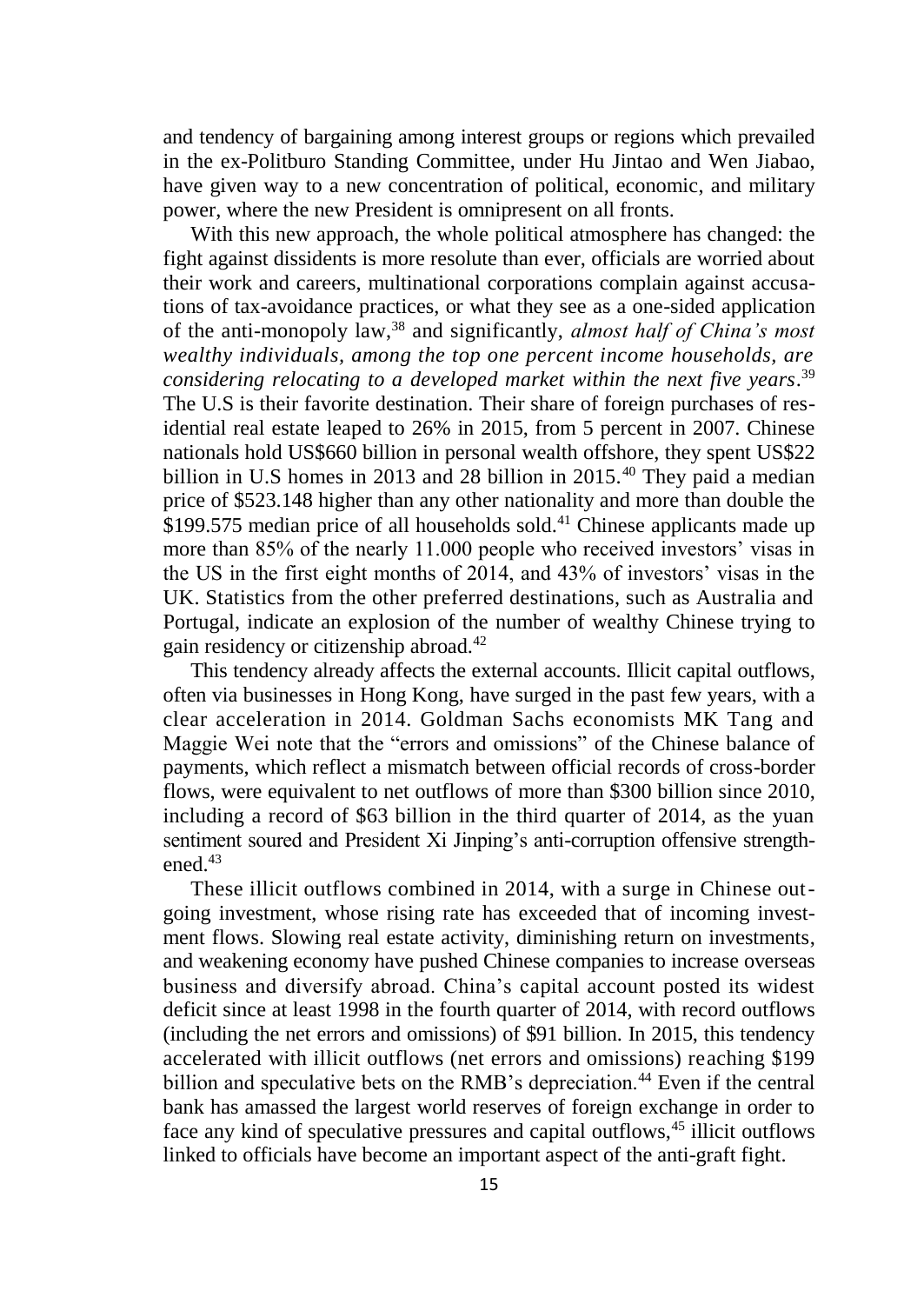The "Fox Hunt" project, launched in 2014, aims to return corrupt officials who have fled the country. Some 762 of them were returned to China in 2013, 500 in 2014, 1023 in 2015, on suspicion of "criminality in taking advantage of their positions of power." More than 10 billion yuan (1.615 US\$ billion) have been confiscated according to the Supreme Court.<sup>46</sup> The launch of the APEC anti-corruption network, in the summer of 2014, provides further evidence of the Chinese government's determination to institutionalize international cooperation in this field. According to Huang Shuxian, the vice-secretary of the CCDI in charge of these matters, "our campaign to seize fleeing officials and return what they have stolen will become an important aspect of our political and diplomatic ties with other nations… focused on persuading foreign governments not to harbor these criminals."<sup>47</sup>

At this stage, with such a political and socio-economic impact, it seems reasonable to ask what the ultimate goal of the anti-corruption campaign is, which has dominated the 2014 agenda and still goes on.

## **The Destabilization of "Stability"**

Wang Qishan, the head of the CDIC, suggests that the goal of the crackdown is to get rid of corruption and bad work styles in the party and the government, by focusing on treating symptoms to buy time to solve the root cause of corruption.<sup>48</sup> But behind this official position, there is a political strategy and vision which, without being explained at the highest level, has been discussed in intellectual circles close to the corridors of power.

The arguments of Professor Sun Liping (Department of Sociology, Tsinghua University) may shed some light on this debate. For Sun Liping, who has the (false) reputation as having served as Xi Jinping's PhD advisor, the biggest threat to China is not social turmoil, but social decay. This diagnosis, developed in 2009, implies another vision of the Chinese society and politics, in the sense that "the opposite of social turmoil is social stability and the opposite of social decay is social health."<sup>49</sup>

In his article "The Challenge to Reform of Vested Interest Groups Has Not Yet Really Come,"<sup>50</sup> Sun Liping focuses on the centrality of vested interest groups. These groups, he writes, can stop the reform process in midcourse and in the name of "stability" go back to the noxious policies of the dignitaries ( $\mathcal{R}\ddot{\oplus}$ ). In these conditions, the potential for reform is quite narrow. It has to guard against the pitfalls of "leftist absolutism" and "rightist elitism." It is easy to use "absolutism" to crush the power of the dignitaries, but if the dignitaries prevail, it seems possible that they would "launch a war to plunder the wealth of society and the masses."

The issue is to make "an important leap at the beginning of the reform, to transform the fight against corruption into a systematic liquidation of the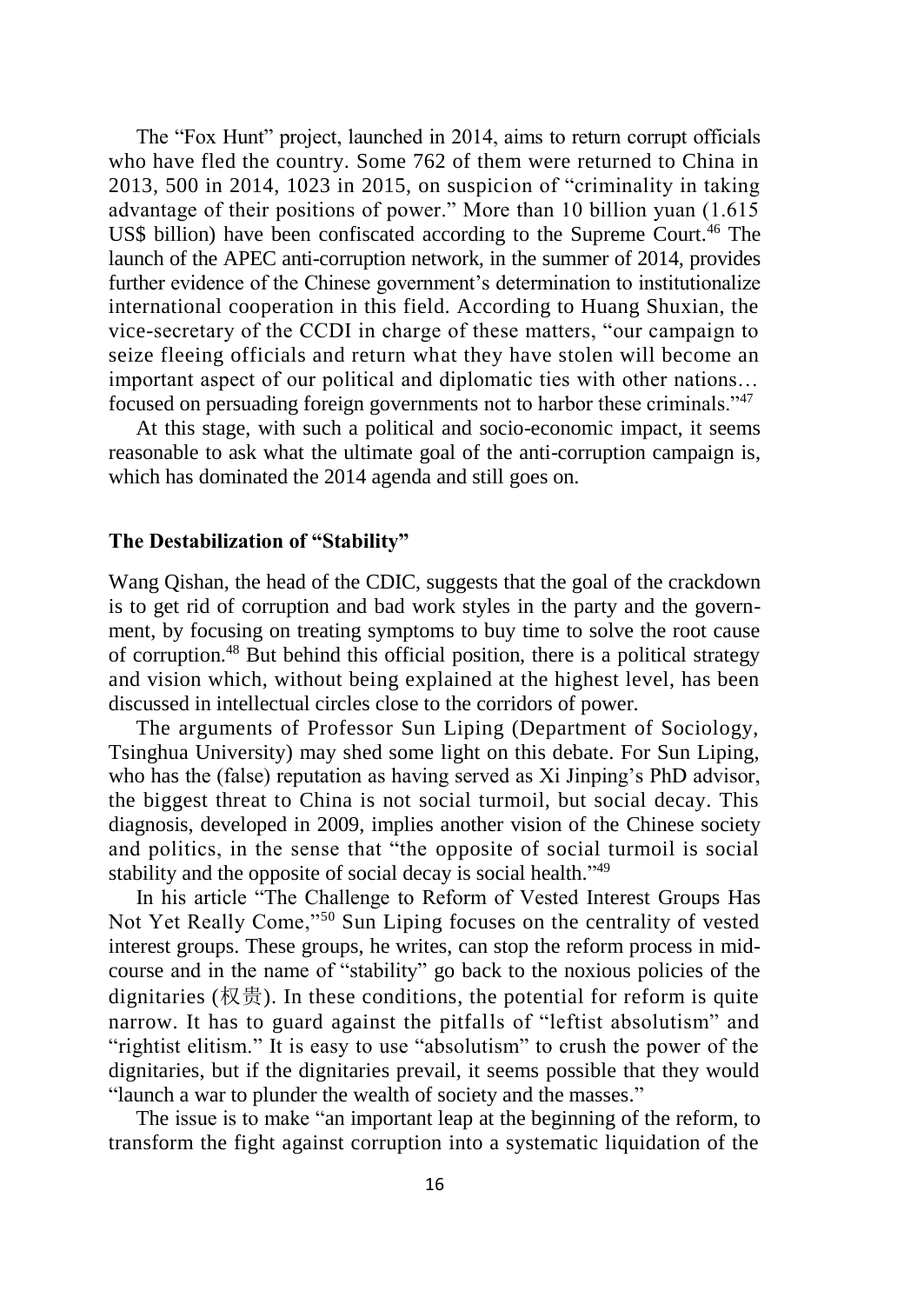noxious policies of the dignitaries." The fact that China has known land requisition, eviction and development on such a large scale, that it has failed repeatedly to pay migrants' salaries, "are for the most part directly linked to the process of plundering wealth by dignitaries." But on these grounds, where the masses' rights to defend their interests have been systematically crushed, without mercy, has emerged an ideological system of "stability," which is no more than a strategy to preserve vested interests.

This focus on "stability" to defend the interests of the elite works against majority rights and has exacerbated the opposition between them and the government. At the same time, the preservation of stability at any cost has violated the law, to the point that one can no longer distinguish true from false, and that Chinese society becomes one without rule, where words count less than fits and shows of strength.

Sun Liping's charge against "stability," which was the masterword of the post-Tiananmen successive leaderships, is also founded on a critical analysis of the reform process, which has practically stopped, according to him, after the 1990s, despite official discourse to the contrary. On the surface, the power structure and the market seemed to combine, but in fact the markets were instrumentalized by the power structure, which led to the formation of stable and powerful interest groups. These groups neither want to advance, nor to go back; their only goal is to maintain the status quo. That is why their noxious policy was led in the name of "stability." They are the forces behind four calamities, 1. the decline of economic vitality; 2. social polarization; 3. social defeatism; and 4. environmental disaster. Moreover, they constitute a kind of "wall" blocking all roads to reform. Xi Jinping and Li Keqiang have underlined the importance of these interest groups after the third Plenum of November, 2013. "In this situation," writes Sun Liping, "*the only possibility is to start with an anti-corruption campaign to lift up this wall*."<sup>51</sup> His attention is concentrated not on the efficiency of anti-corruption efforts, which takes the form of a campaign, but on the capacity of this movement to shake the power of vested interest groups.

In contrast to 1980s, reforms, which benefitted from a large social coalition with the rehabilitation of "rightists" of the Hundred Flowers Campaign (1956), intellectuals, officials, and victims of the Cultural Revolution, and the continuous rise in the economic conditions of the masses, linked with rural policies, the actual reforms, according to Sun Liping, do not benefit from such social consensus. The real danger does not happen during the launch of the reform process, as no group wants to appear as an opponent and face retaliation, but during the course of the reforms. Vested interest groups and dignitaries may not oppose the reforms, but later distort the concrete measures by transforming them in a war of plundering wealth, exactly as in the 1990s, with the reform of the state sector.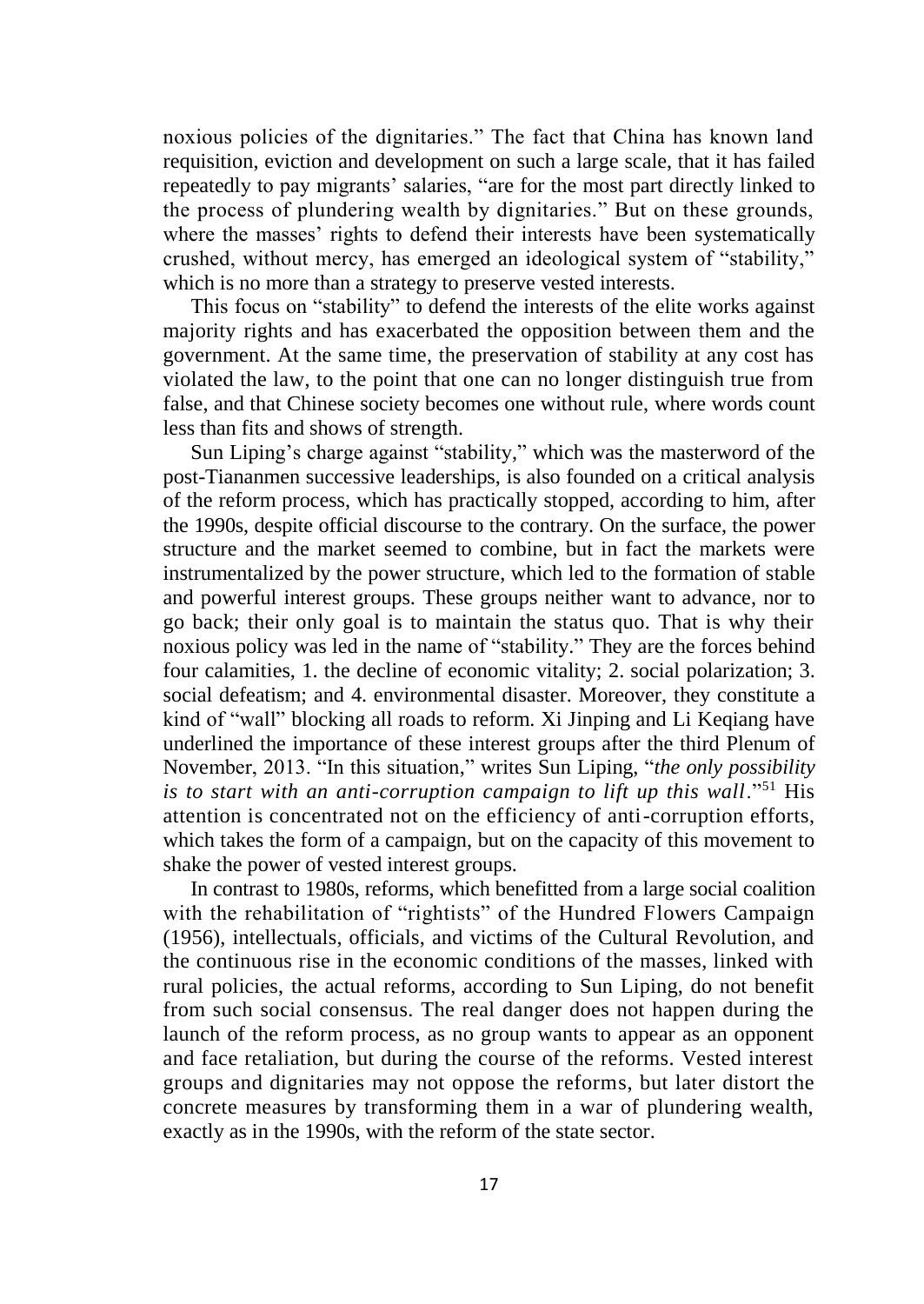Rapid economic growth over the past thirty years has accompanied slow income growth for most people. Sun Liping underlines the discrepancy between national and international statistics on poverty, which has fallen in China's official figures to 80 million inhabitants at the end of 2010 (living on less than 1500 RMB/year).<sup>52</sup> According to the international UN standard, 250 million Chinese were living at that time on less than \$1.25US per day, and 900 million were living on less than \$2US per day. The fruits of development have thus been won by dignitaries groups, who have privatized public assets in the state sector, mines, land allocation, etc. Most of the social contradictions of China are directly linked to this plundering of public assets, which have been locked up in the name of "stability" at any cost.

Thus, behind the anti-corruption campaign, the real political objective is to destabilize the dignitaries, eradicate their noxious policies, and create a just society, based on impartial justice, the goal of the next 30 years of reform, after the last 30 years mainly devoted to the construction of an economic market system.

## **The Justification for "Impartial Justice"**

According to Sun Liping, the lack of impartial justice is at the root of the social problems and contradictions in Chinese society. From an economic point of view, the lack of economic vitality over the past years is mainly due to the lack of a competitive environment at the macro level, the concentration of resources in the hands of governments, their intervention in markets, and the power of monopolies. The creation of a level playing field in terms of competition among enterprises and sectors is thus the key to economic revitalization.

In terms of society, most of the actual contradictions in China are no longer the result of malnutrition, as was the case at the beginning of the 1980s, but the result of social injustice. Norms of justice have been set at the lowest level where there is hardly any room to settle conflicts, sometimes even for managers and local officials. The crux of the issue here too is political. Despite the fact that the masses call for justice, the fascination for "stability" has led not only to a lack of impartial justice in concrete situations, but also sometimes to its destruction. Many recent social surveys have shown that the destruction of impartial justice concerns not only disadvantaged groups, but also the groups most envied by the public, such as government officials, policemen, teachers, private entrepreneurs and even high-level managers. All these groups feel vulnerable.

According to Sun Liping, reform towards impartial justice must be based on 1. Institutionalized oversight and limits on the power of authorities so that the life of political society may be brought under the boundaries of law; 2.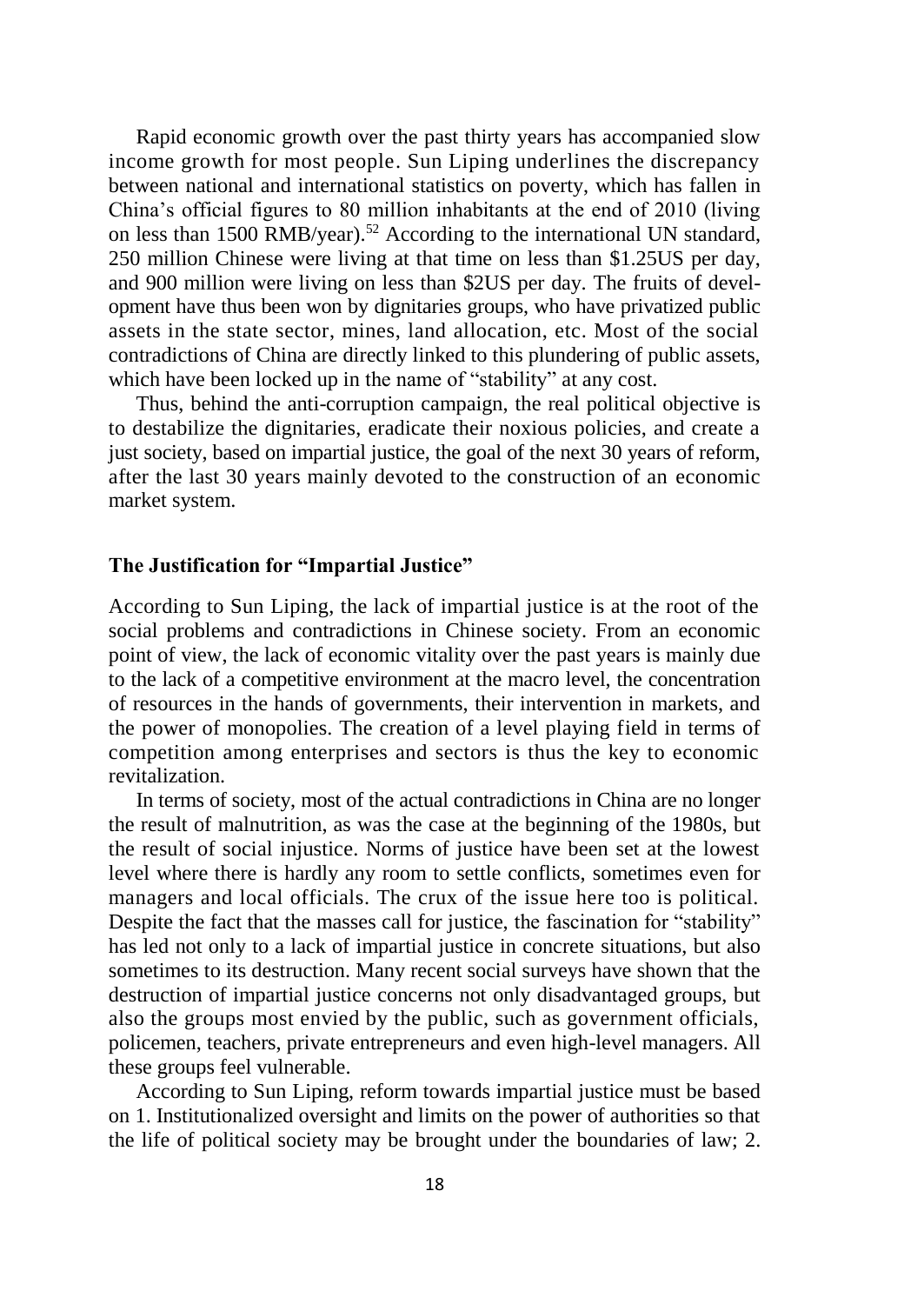Eradication of crony capitalism (权贵资本主义) and establishment of a representative mechanisms and pluralist pressure groups in society; 3. Promotion of citizens' consciousness and development of social organizations to protect impartial rights and to advance the equality of civil rights. Funded on a legal basis, on the authority of the constitution, the rule of justice and the impartiality of government administration, such reform, in order to abolish the crony capitalism, implies that those in power must disassociate themselves from particular interests.

To those who find these objectives "idealistic," Sun Liping replies by citing Amartya Sen, according to whom the consensus of people on what is unjust in reality goes far beyond the consensus on what is just philosophically. To get rid of what is felt as unjust is thus the most realistic way to progress towards a just society.

## **The Anti-corruption Campaign and the Rule by Law**

It is striking to see the close fit between Sun Liping's arguments and the political agenda, not only with respect to the intensity of the anti-corruption campaign, but also with respect to the "rule by law" or "governance according to law" (依法治国), the main theme of the November 2014 Central Committee Plenum. His analysis seems more political and outspoken than many points of view developed about the links between corruption and state sector reform  $53$ 

That said, if rule by law is to protect the right of the people, the whole legal system has to be reformed in favor of judicial independence, the end of the supervision of the all powerful Party's Central Politics and Law Committee, which overseas "above the law" the nation's courts, prosecutors and police, as underlined by Jian Ping, former president of China's University of Political Science and Law.<sup>54</sup> This implies a reduction of the party's power and a kind of "westernization" which is not at all in the mind of Chairman Xi Jinping, who likes to portray his policies as rooted in national virtues and tradition, and has well shown to the party, after his access to power, in his 2012 southern tour, that he would not become a new Gorbachev.

If we look at things from another angle, from the Chinese tradition of politics and power, transmitted in these classics that Xi Jingping has cited on numerous occasions,<sup>55</sup> the rule by law is the basic principle of the "Legalist" (or absolutist) tradition in Chinese politics, illustrated by Shang Yang, the thinker and statesman (390–338 B.C) whose anti-elitist and egalitarian policy transformed the state of Qin into a powerful kingdom, able to unify China one century later, with the first emperor Qin Shihuangdi (260–210). Xi Jinping cited Han Fei (280–233 B.C), the philosopher who synthesized the legalist and Taoist school for the political use of the first emperor: "When those who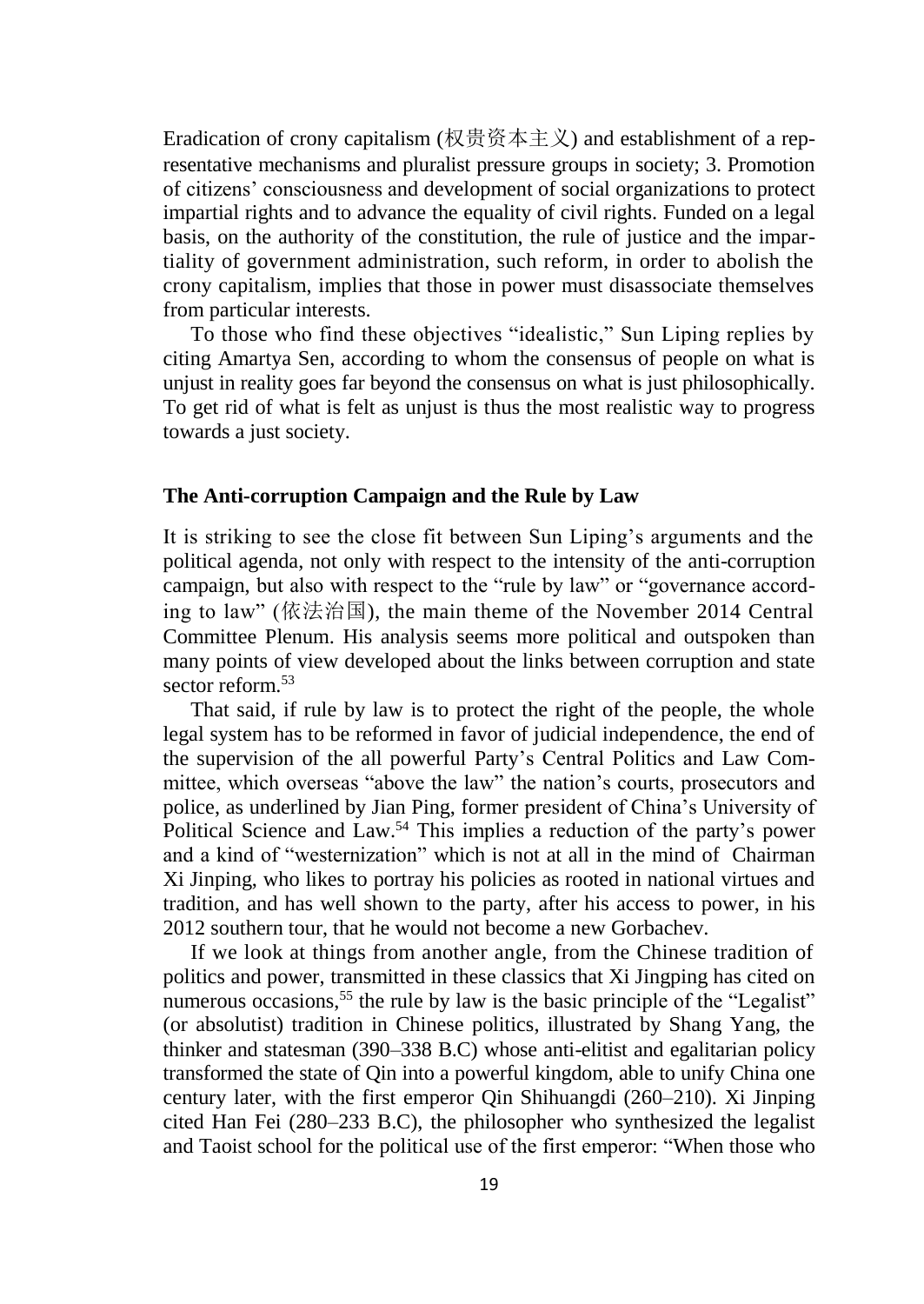uphold the law are strong, the state is strong. When they are weak, the state is weak."<sup>56</sup> The reality seems to be more complex than this absolutist tradition.

On the one hand, Xi has progressively neutralized the liberal reformers' collective call for "constitutional governance" (宪政) after he came to power at the end of 2012.<sup>57</sup> Document no. 9, of April 2013, a secret circular of the CCP Central Committee General Office, identified seven noteworthy problems in the ideological sphere: promoting western constitutional democracy, promoting universal values such as western human rights, promoting civil society through "citizens movements" attempting to dismantle the ruling party's social foundation, promoting neo-liberalism by arguing that state owned enterprises (SOE) are national monopolies, and trying to weaken the government's control on the economy, promoting the "freedom of press" and challenging China's principle that the media and publishing sectors should be subject to Party's discipline, promoting historical nihilism by "reassessing history" of new China and rejecting the accepted conclusions on historical events and figures, and finally questioning reform, opening up and the socialist nature of socialism with Chinese characteristics, by calling it "capitalist socialism," "state capitalism" or "new bureaucratic capitalism."<sup>58</sup>

The internet and the academy were identified as the main conduits of these "mistaken views and ideas," and then subject to further control, with the creation in 2014 of the Central Leading Group for Cyberspace Affairs, the strengthening of the Cyberspace Administration of China, and the strengthening of the ideological leadership of the Party in higher education (January 2015 Central Committee Document). Rogiers Creemers explains that the choice of academic institutions as a target is justified from the point of view of the actual leadership, by the fact that many well-regarded Chinese professors may have views influenced by their education or long time stays abroad, they have considerable input into policymaking process and they shape the worldview of future generations in a country where political protest, from May Fourth 1919 to Tiananmen in 1989, have tended to originate from universities. According to the new Central Committee instructions, research should now focus on material issues, not on philosophical or ideological debate.<sup>59</sup>

On the other hand, for the first time in the CCP history, a Central Committee Plenum has been devoted to the country's legal development. Xi Jinping has clearly explained what he meant by "placing power in the cage of law" in *Seeking Truth* (求是), the CCP Central Committee theoretical journal (2014, no. 21): "Our constitution, as an expression of our basic law, is a reflection of fruits of the Party's leadership of the people in carrying out revolution, construction and reform, and it established the leadership position of the Chinese Communist Party emerging from history and the choice of the people."<sup>60</sup> This is a totally different view than the one defended by Zhang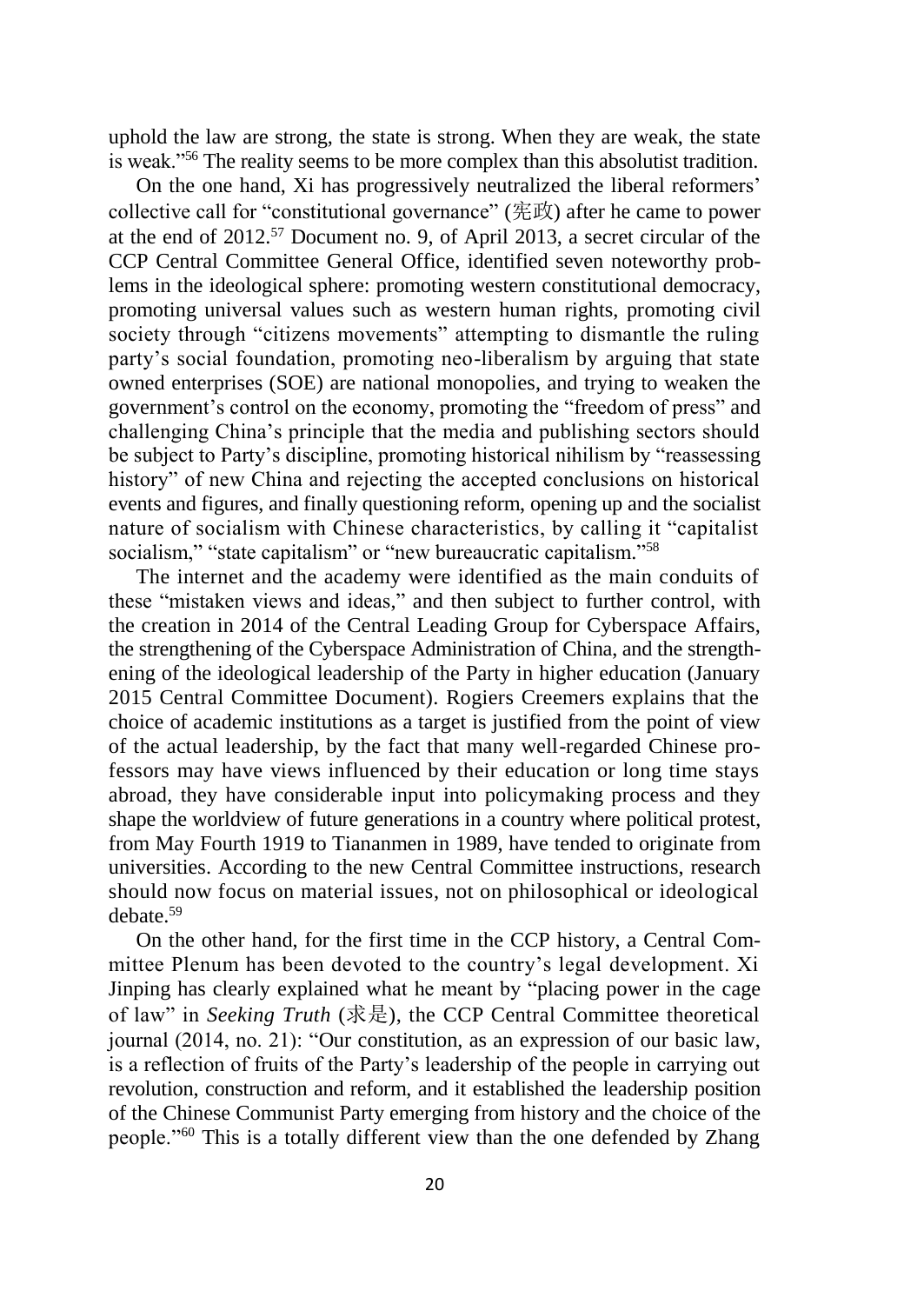Qianfan, of Beijing University Law School, a leader of the constitutionalist movement, according to whom Article 5 of the Constitution specifies that "no organization or individual may enjoy the privilege of being above the Constitution and the law."<sup>61</sup> That may explain the virulence of the 2013 debate against constitutionalists who pleaded for the strict implementation of the 1982 Constitution.

In Xi's rhetoric, the Party and the people are the same. At the central conference on political and legal work in January 2015, he recommended that "Party committees at all levels should set an example of abiding by the law, they should enable law enforcement agencies and judicial departments to work independently"… while "law enforcement agencies and judicial departments should be loyal to the Party." This apparent contradiction between independence and loyalty hides a recentralization of the legal apparatus, in order to tackle the corruption and inefficiency of the legal process as well as the local protectionism and the usual interventions of local officials in the roughly 3,000 local courts, which are unable to enforce citizens' constitutional rights against corrupt public servants. Local procurates have strong institutional motives to manipulate in investigating corruption cases which contributes to the selective prosecution and light sentences in corruption.<sup>62</sup> Thus, as Jerome Doyon and Hugo Winckler underline, "independence from local governments comes at the price of recentralization and therefore an increased dependence on higher levels of the Chinese government." <sup>63</sup> If "the power is in the cage of law," its key remains in the hands of the Standing Committee of the Politburo.

The same logic applies to anti-corruption. In a context of a weak legal system, political supervision enforcing Party discipline appears to be a more efficient way to restrain bureaucratic corruption. The CCDI is a Party internal control structure that promotes internal supervision for its 88 million members, and a mechanism of checks and balances within the system. It is clearly above the law in the sense that, once a case is approved, as underlined by Xuezhi Guo,<sup>64</sup> charged officials are put under "double restraint"

 $(\overline{X}, \overline{X})$  that is to say confined for questioning in off-site detention, accompanied by "protectors" 24 hours a day to prevent them from committing suicide without judicial involvement or oversight. As officials are isolated, cut from any contact in order to reduce the potential influence of networks, there is a complete asymmetry of information between them and the CCDI investigators who generally gather evidence through cooperation of their friends and neighbors. Professor Zhang Qianfan, a leading member of the constitutionalist movement, see this kind of practice, applied for Bo Xilai, Zhou Yongkang and Ling Jihua, as a complete denial of any basic citizens' rights, which is practiced from the top of the profiteers to the bottom of Chinese society.<sup>65</sup>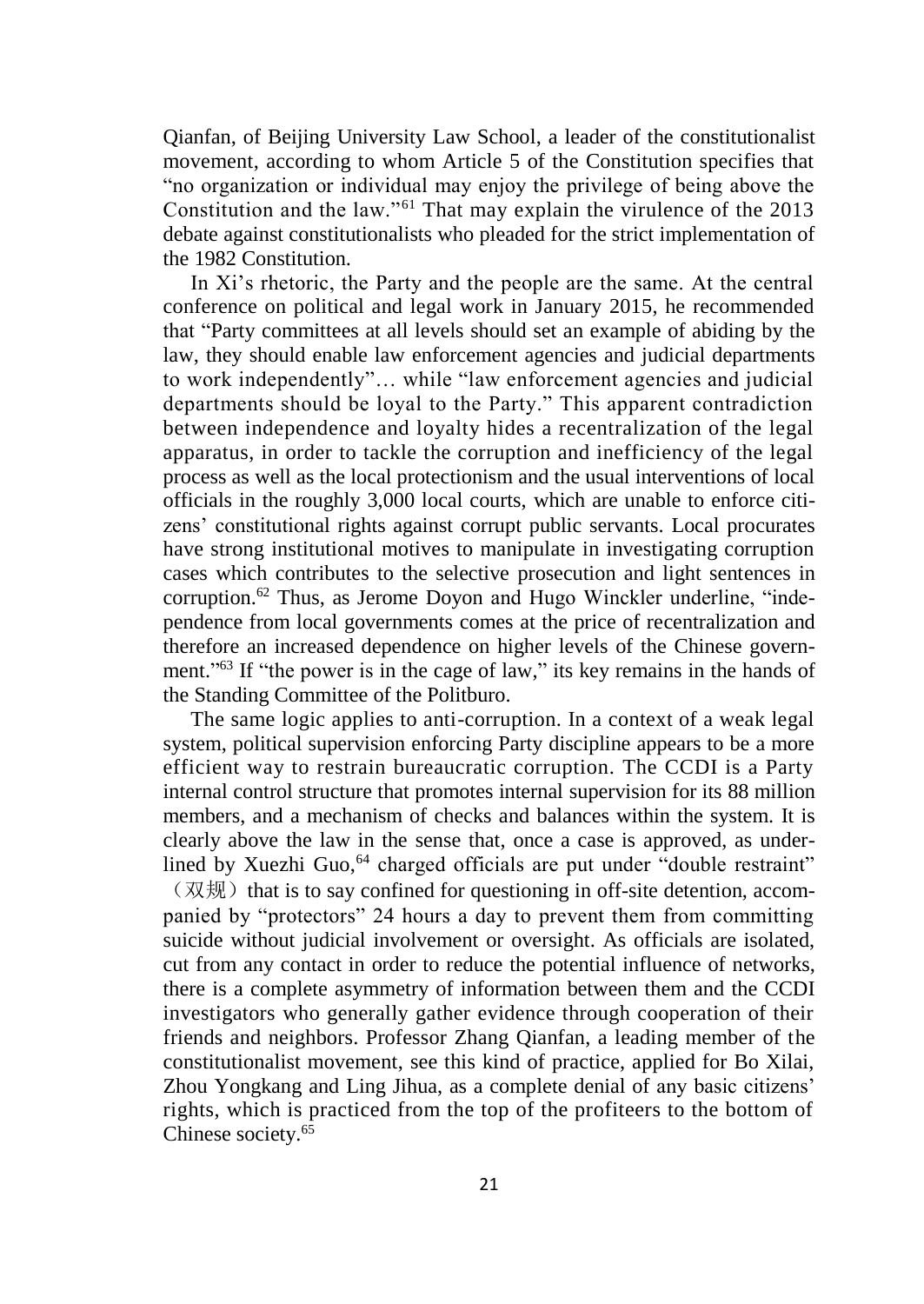## **The Top-Down Dynamic: Factions, Vested Interests and the Problematic Social Coalition**

The top-down dynamic of Xi Jinping has allowed him, for the moment, to concentrate power and maintain the initiative. His anti-corruption campaign and his vision of the "Chinese dream" as a rejuvenation of the nation and the enabling of a middle-class lifestyle may be popular. But as Sun Liping emphasized, he has not succeeded in assembling a social coalition comparable to the one Deng Xiaoping created in the 1980s among farmers, workers, and rehabilitated intellectuals and officials. Xi Jinping has already alienated the country's intellectuals with his strengthened political control, ideological influence over the academy, and web and media censorship.

At the top, some of the targets of the anti-corruption campaign are far from mobilizing unanimity among party elders. It is a public secret in Beijing that ex-presidents Jiang Zemin and Hu Jintao, former vice-president Zeng Qinghong, and former premiers Li Peng and Wen Jiabao were not favorable to disciplinary action against Zhou Yongkang.<sup>66</sup>

In addition, Cheng Li, one of the keenest observer of Chinese politics, suggests that Xi Jinping leads the "princeling" faction, in the party, of leaders born to families of revolutionaries or high officials, with Jiang Zemin and most of the other Politburo Standing Committee members, contrary to Li Keqiang, one of the "*tuanpai*," leaders who have ascended to power, like President Hu Jintao, through the Chinese Communist Youth League, and who generally come from a more modest family background and leadership experience in less developed inland regions. The predominance of the Jiang Zemin-Xi Jinping camp in the actual Politburo Standing Committee allowed Xi Jinping to take the initiative and consolidate power. But the Chinese Communist Youth League faction seems much more powerful in the actual Central Committee. They will reelect, at the 19th Party congress in 2017, the five Politburo allies of Xi Jinping, who are expected to retire.<sup>67</sup>

In the fall of 2014, Geremie Barme has shown that the officials from the princeling faction were generally exempted from the anti-corruption movement, the "tiger hunt" being reserved to high officials of more modest family backgrounds.<sup>68</sup> The reshuffle in the army supports this point of view, as it has favored the appointments of many princelings, already dominating the top ranks of China's armed forces, and having risen to high posts more quickly than those from ordinary backgrounds.<sup>69</sup>

The game of factions is not substantial but can extend to another level if the anti-corruption campaign creates tensions inside the state-party system or has repercussions on the Chinese economy. As Sun Liping suggested, there is covert resistance to the present campaign: the People's Daily noted that strict discipline was necessary in the current situation and listed officials' bad behavior in ignoring Party rules and "bargaining" with the Party, such as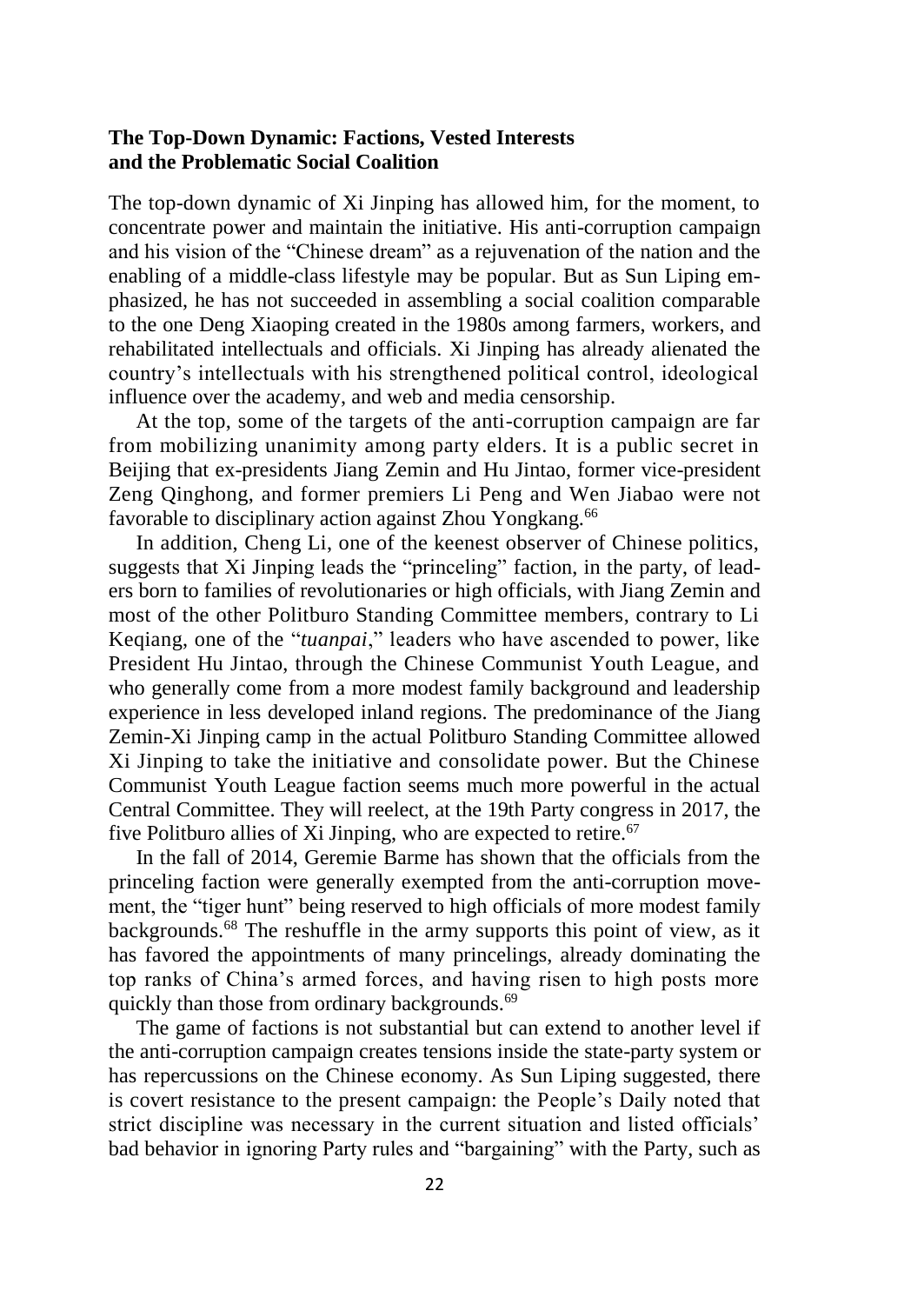asking for promotion or better treatment, complaining or showing reluctance in their duties or disregarding Party decisions in their departments.<sup>70</sup>

At the same time, the cases of Zhou Yongkang, Ling Jihua and Xu Caihou have shown that political factions are linked with vested interest groups. The princelings, for instance, have not only strategic positions in the army, but also in the SOE, especially in the banking and financial industry. Despite Sun Liping's wish that "those in power must dissociate from particular interests" one must not forget with Xue Zhiguo that "China's elite have pursued wealth and political influence through trading power for monetary and nonmonetary resources. The pattern of corruption in China's new elite has now evolved into exchanging power for power, in which the vested interest groups cooperate with one another to secure or enhance their political influence or even aim at a monopoly of political power. This trade is also related to *guanxi* (relations) networking, in which some offer their absolute loyalty to others in exchange for protection and career growth. High ranking-leaders, especially top leaders such as Xi Jinping and Li Keqiang, were awarded their positions based on the compromise and bargaining of the political factions and interest groups." 71

As politics appears completely mingled with economics, the anticorruption campaign has obvious repercussions on the economy. Economic slowdown has already accelerated, following the general climate of distrust among the most wealthy Chinese, who vote with their feet, of interference by the CCDI in the activities of business and finance, and of a wait-and-see attitude and foot-dragging among officials, who are delaying some investment decisions, out of the fear to be suspect in an eventual corruption probe, or due to the lack of incentive with the loss of their grey income.<sup>72</sup> The CCDI refutes the theory of any influence of its action on the economic climate, asserting that the economic slowdown is a part of the "new normal" (新常态) restructuring, that economic growth is still high in comparison to the rest of the world, and that its action is cleaning up the abuses of power and ostentatious consumption of some officials, while preparing the field for future reforms.<sup>73</sup>

Such a position is based on the assumption that the party-state is able to reform itself, and to go back, by the virtue of discipline to its ideal of representing the public good. This is a far cry from what has prevailed over the last 23 years, where the lion's share of wealth accumulation has been raised *through* the state-party system, the alliance of power and business. Wang Qishan addressed the view that corruption cannot be solved under a one-party system, citing the words of Xi Jinping: "I don't believe that the members of our Communist Party are that evil." <sup>74</sup> Behind this belief in the possibility of self-reform, it is puzzling to see the postponements until now or the mere refusal of implementing concrete measures applicable to *everyone*, such as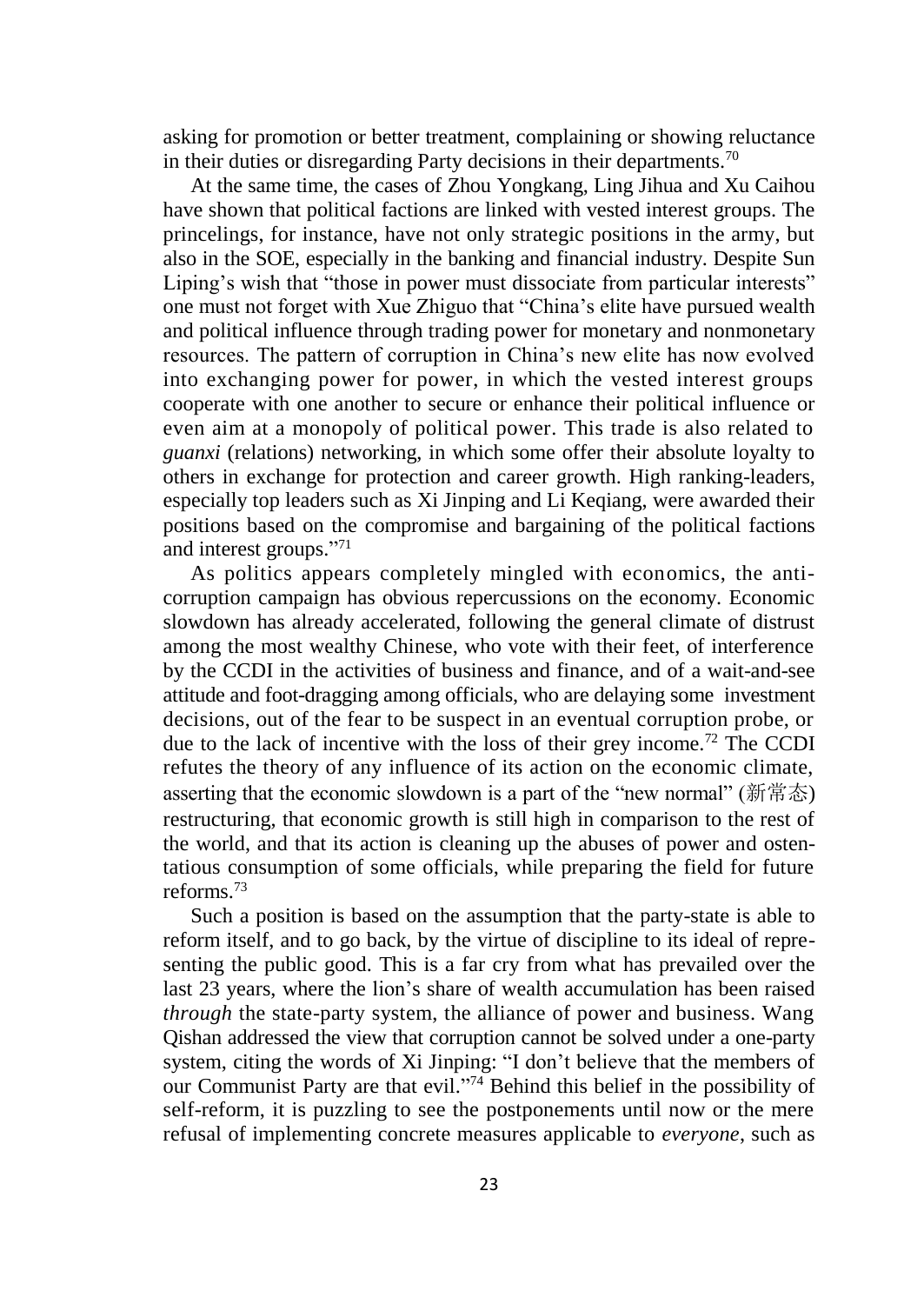the declaration of the assets of officials and their family, the creation of a property tax or of an inheritance tax, which would limit the capital gains and reallocate resources toward local governments, responsible for most public expenditures.

The choice of selective, top-down political action with anti-corruption measures, and the postponement of concrete measures to tax capital gains is indeed risky, as the multiplication of high-level corruption cases may have a negative impact on the reputation of the Party and aggravate internal divisions among vested interest groups. The fact that the two successive leaderships of the party since Tiananmen are criticized in Sun Liping's text may suggest that there will be further settlings of scores. To prevent a house of cards scenario, where the Party's bad reputation would combine with further divisions to endanger its survival, the Party anti-corruption experts have called for a compromise with vested interest groups which would accept institutionalized anti-corruption measures, as part of the "new normal" policy, against a conditional amnesty to offenders, as long as they return their illicit gains to the government.<sup>75</sup> But Xi Jinping seems resolute to sustain his initiative and to advance it according to his own agenda.

The social coalition sustained by the belief in the "Chinese dream," appears fragile. The alienation of intellectuals, and strengthening of cybercontrol, which may weaken R&D and innovation policy, the uncertainties of the private sector which is supposed to be the main beneficiary of opening up the state sector to competition, declining returns on investments and the economic slowdown which is far from assuring a "continuous rise in the economic conditions of the masses," such as the one observed at the beginning of Deng Xiaoping's reforms. Beyond the possible reaction of "vested interest groups," these uncertainties may be the true challenge of the Xi Jinping's reforms.

#### **Acknowledgements**

Preliminary versions of this paper were presented at the BRICS Seminar in Moscow (October 2014, People's Friendship University), in the FMSH, Paris (January 2015), and at the BRICS Seminar in JNU, CESP, Delhi (April 2015). I thank my colleagues Victor Rodwin (NYU), Pierre Salama (BRICS Seminar, FMSH) and Zhang Ning (China Centre, EHESS) for their very useful comments and revision of this paper.

#### **NOTES AND REFERENCES**

1. "The Lion's Share: What's Behind China's Economic Slowdown?," October 2013, FMSH Working Paper,<http://www.fmsh.fr/fr/c/4005>

2. Wang, Z., & J. Zeng, "Xi Jinping: The Game Changer of Chinese Elite Politics?," *Contemporary Politics*, 28 April 2016, http://www.tandfonline.com/ doi/full/10.1080/13569775.2016.1175098; Keliher, M., & H. Wu, "Corruption, Anti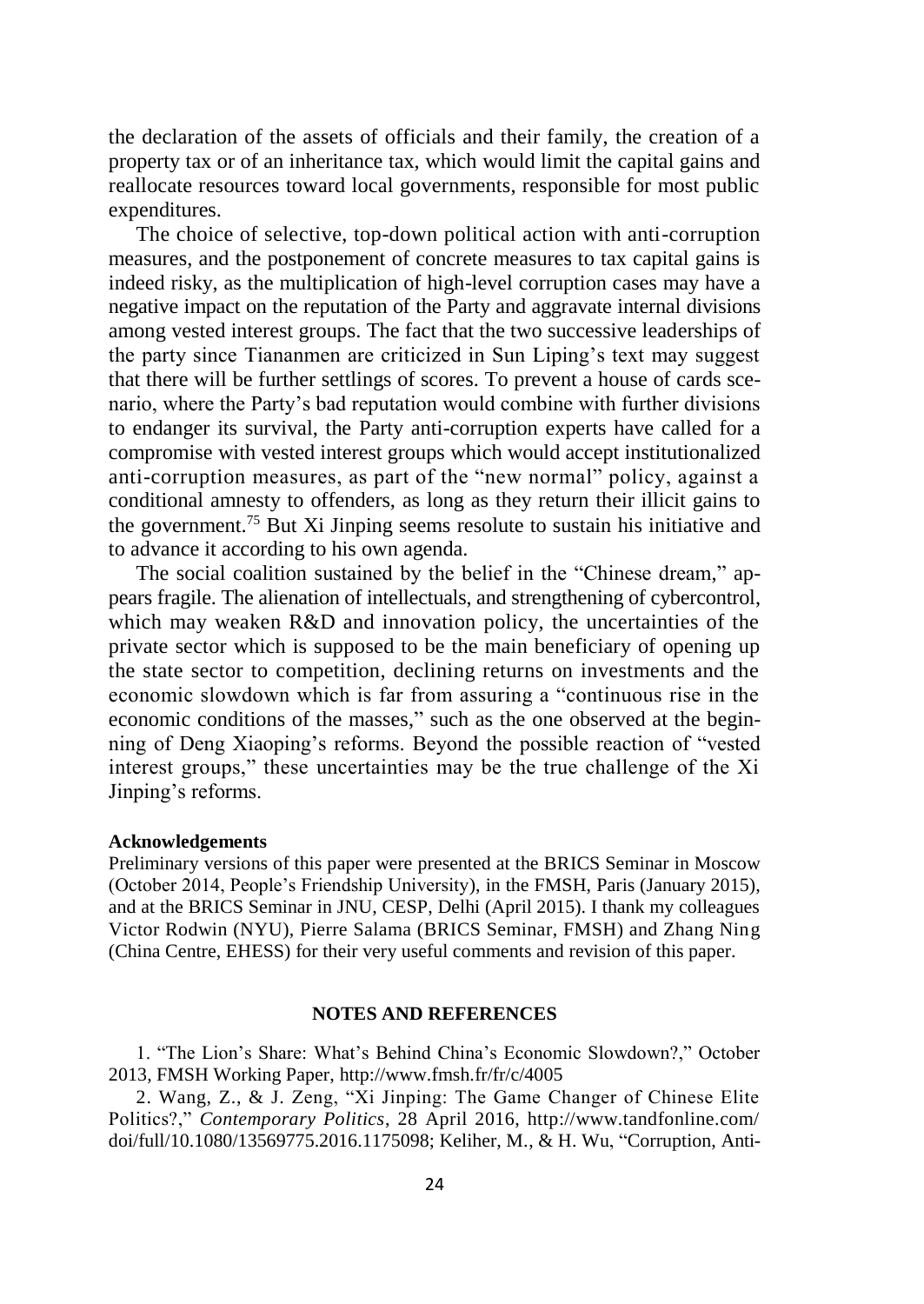corruption, and the Transformation of Political Culture in Contemporary China," *Journal of Asian Studies* 75(1), 2016: 5–18.

3. Shambaugh, D., [http://sinosphere.blogs.nytimes.com/2015/03/15/q-and-a-david](http://sinosphere.blogs.nytimes.com/2015/03/15/q-and-a-david-shambaugh-on-the-risks-to-chinese-communist-rule/?_r=0)shambaugh-on-the-risks-to-chinese-communist-rule/?  $r=0$ ; Min Xinpei, http:// www. the-american-interest.com/2015/11/12/the-twilight-of-communist-party-rule-in-china/

4. Balme, R., "La chasse aux tigres et la chasse aux mouches – le Parti, l'Etat et l'administration en République populaire de Chine," *Revue Française d'Administration Publique* 150(2), 2014: 305–325.

5. Li, H., T. Gong, & H. Xiao, "The Perception of Anti-corruption Efficacy in China: An Empirical Analysis," *Social Indicators Research* 125(3), 2016: 885–903. <http://link.springer.com/article/10.1007%2Fs11205-015-0859-z>

6. Gan, L. "Income Inequality and Consumption in China," August 2013, Texas A&M University, Soutwestern University of Finance and Economics (Chengdu), [http://international.uiowa.edu/files/international.uiowa.edu/files/file\\_uploads/income](http://international.uiowa.edu/files/international.uiowa.edu/files/file_uploads/incomeinequalityinchina.pdf) [inequalityinchina.pdf](http://international.uiowa.edu/files/international.uiowa.edu/files/file_uploads/incomeinequalityinchina.pdf)

7. 中国民生发展报告 2014, Renmin Wang, Beijing, 26/07/2014: 北大报告\_中国 1%25 家庭占有全国三分之一以上财产\_网易新闻中心.html

8. Idem, 2.

9. Gan, L., op. cit., 12.<http://www.cbpp.org/cms/?fa=view&id=4142>

10. [http://www.worldbank.org/content/dam/Worldbank/document/China-2030](http://www.worldbank.org/content/dam/Worldbank/document/China-2030-complete.pdf) [complete.pdf,](http://www.worldbank.org/content/dam/Worldbank/document/China-2030-complete.pdf) 66.

11. Tatlow, D. K., *International New York Times,* sinosphere.blogs, Sept. 2, 2014.

12. "China to Further Tighten Disciplinary Inspections," *Xinhua*, July 22, 2014. Another report from *Xinhua* (07/10/14) notes that "public expenditure on government vehicles, officials' overseas travel and official receptions was reduced by 53 billion yuan (\$8.6 billion) or 27.5 percent over the previous year."

13. Li, C., *Xi Jinpings's Inner Circle: Friends from Xi's Formative Years*, Brooking Institution, Washington, DC, July 2014, [http://www.brookings.edu/research/](http://www.brookings.edu/research/articles/2014/07/18-xi-jinping-inner-circle-friends-li)  [articles/2014/07/18-xi-jinping-inner-circle-friends-li](http://www.brookings.edu/research/articles/2014/07/18-xi-jinping-inner-circle-friends-li)

14. [http://news.xinhuanet.com/english/2016-01/25/c\\_135041040.htm;](http://news.xinhuanet.com/english/2016-01/25/c_135041040.htm) http://thediplomat.com/2016/01/china-vows-to-keep-up-anti-corruption-efforts-in-2016/; Wang Qishan Work Report, 24/01/2016: [http://www.ccdi.gov.cn/xwtt/201601/t20160124\\_](http://www.ccdi.gov.cn/xwtt/201601/t20160124_73389.html) [73389.html](http://www.ccdi.gov.cn/xwtt/201601/t20160124_73389.html)

15. Li, F., & J. Deng, "The Limits of the Arbitrariness in Anticorruption by China's Local Party Discipline Inspection Committees," *Journal of Contemporary China* 25(97), 2016: 75–90.

16. http://english.caixin.com, 22/07 & 24/07/2014

17. Zhu, L., "Punishing Corrupt Officials in China," *China Quarterly* 223, 2015: 595–617.

18. Caijing.com.cn Renmin luntan, 23/07/2014: [http://comments.caijing.com.cn/](http://comments.caijing.com.cn/20140723) [20140723](http://comments.caijing.com.cn/20140723)

19. Jinghua shibao (Weibo), 15/09/2014.

20. Fabre, G., "The Lion's Share: What's behind China's Economic Slowdown?," FMSH Working Paper, op. cit., 10.

21. According to Xinhua (22/01/2015), a survey published by *China Youth Daily* showed that 70% of respondents were satisfied over the campaign.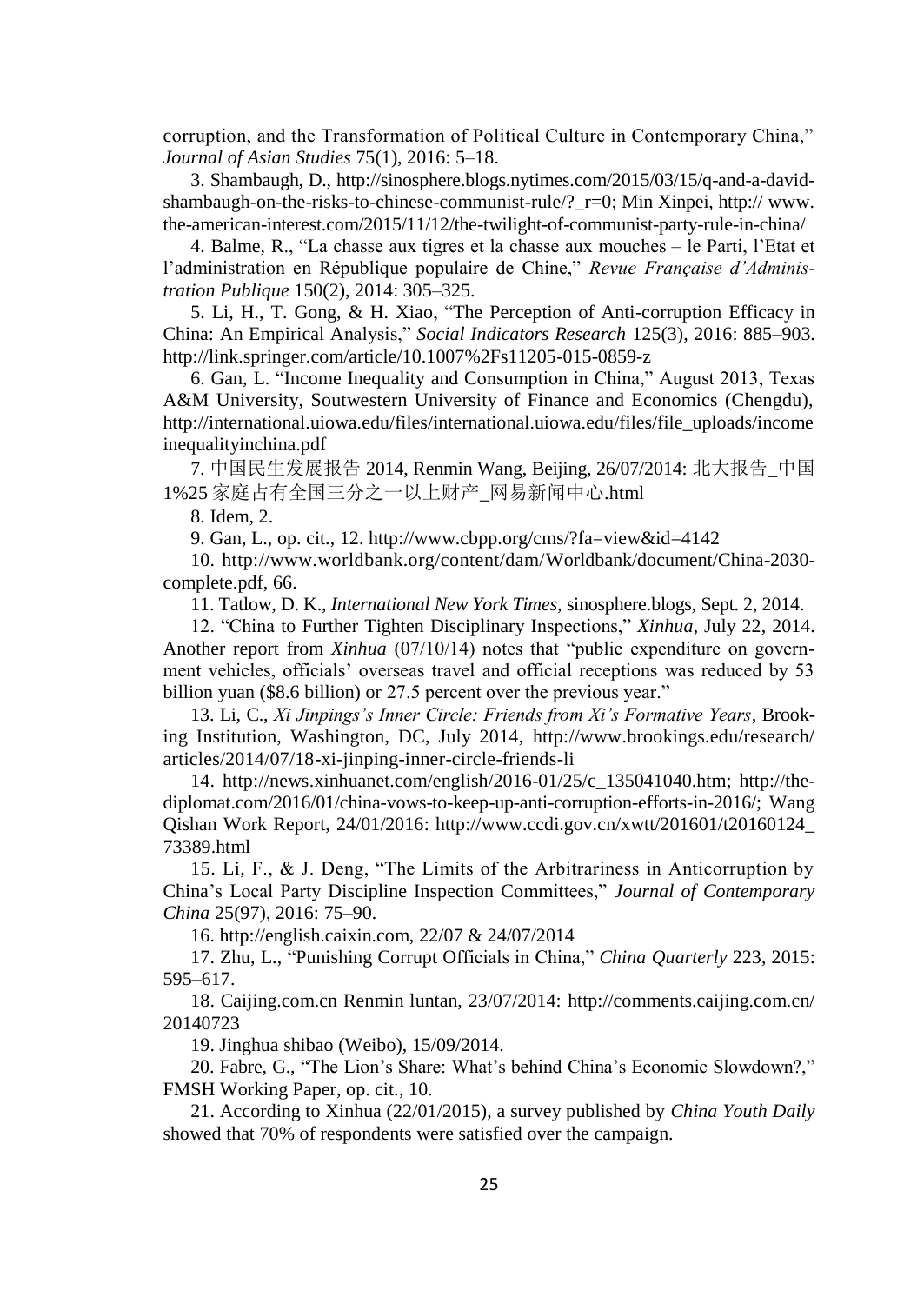22. Shirk, S., *The Political Logic of Economic Reform in China*, Berkeley, CA, University of California Press, 1993: 87, cited in Xuezhi Guo, "Controlling Corruption in the Party: China's Central Discipline Inspection Commission," *The China Quarterly*, September 2014, 219: 617.

23. Guo, X., idem, 617.

24. See note 9: *International New York Times*, September 2, 2014. In his published studies, Ren Jianming cites different figures: up to one third of executives with the rank of ministers or above have accepted bribes and commissions or helped their close relatives and cronies profit in commercial deals. This figure is similar to a 2014 internal report indicating that "more than 30 percent of party, government and military officials were found to be involved in some form of corruption." See Lam, W., "Growing CCDI Power Brings Questions of Politically-Motivated Purge," *China Brief*, The Jamestown Foundation, XV(3), 2015,<http://www.jamestown.org/chinabrief/>

On the difficulty of measuring corruption, by perception-based and non-perceptual approaches, see Heywood, P. M., & J. Rose, "Close but no Cigar: The Measurement of Corruption," *Journal of Public Policy* 34(3), 2014: 507–529.

25. *Wall Street Journal*, 21/03/2013, [http://www.wsj.com/video/chinese-billion](http://www.wsj.com/video/chinese-billionaires-whereabouts-unknown/004D5711-3214-49AF-B8FF-C835DA2DA27B.html#!0)[aires-whereabouts-unknown/004D5711-3214-49AF-B8FF-C835DA2DA27B.html#!0](http://www.wsj.com/video/chinese-billionaires-whereabouts-unknown/004D5711-3214-49AF-B8FF-C835DA2DA27B.html#!0)

26. *Financial Times*, February 9, 2015, [http://www.ft.com/intl/cms/s/0/9bba0d9](http://www.ft.com/intl/cms/s/0/9bba0d9e-b02b-11e4-a2cc-00144feab7de.html#axzz3SOTQsoD7) [e-b02b-11e4-a2cc-00144feab7de.html#axzz3SOTQsoD7](http://www.ft.com/intl/cms/s/0/9bba0d9e-b02b-11e4-a2cc-00144feab7de.html#axzz3SOTQsoD7)

27. Reuters, 17/09/2014; *Financial Times*, March 31, 2014, [http://www.ft.com/](http://www.ft.com/intl/cms/s/0/259ad956-a841-11e3-a946-00144feab7de.html#axzz3SOTQsoD7) [intl/cms/s/0/259ad956-a841-11e3-a946-00144feab7de.html#axzz3SOTQsoD7](http://www.ft.com/intl/cms/s/0/259ad956-a841-11e3-a946-00144feab7de.html#axzz3SOTQsoD7)

28. [http://english.caixin.com,](http://english.caixin.com/) 23, 24/07/2014.

29. Garnaut, J. "Rotting from within," *Foreign Policy*, April 2012; Cheng Li, op. cit., [http://www.brookings.edu/research/articles/2014/07/18-xi-jinping-inner](http://www.brookings.edu/research/articles/2014/07/18-xi-jinping-inner-circle-friends-li)[circle-friends-li](http://www.brookings.edu/research/articles/2014/07/18-xi-jinping-inner-circle-friends-li)

30. English.caixin.com, January 8, 2015; McCauley, K. N. *China Brief*, XV(3), 2015; Bloomberg, January 15, 2015 ; English .caixin.com March 3, 2015.

31. Jianming, R., interview cited, note 9, *Shanxi ribao*, 23/07/2014.

32. *South China Morning Post*, January 12, 2015; Xinhua, January 29, 2015.

33. *South China Morning Post*, January 11, 2015; *The National Interest*, January

20, 2015 ; English.caixin.com, February 2, 2015; Bloomberg, February 1, 2015.

34. Lam, W., op. cit., <http://www.jamestown.org/chinabrief/>

35. Bush III, R. C., "American and Japanese Scholars View China's Economy and Politics," Brookings Research Article, January 27, 2015.

36. Shih, V. C., "Contentious Elites in China: New Evidence and Approaches," *Journal of East Asian Studies* 16(1), 2016: 1–15, [http://journals.cambridge.org/](http://journals.cambridge.org/action/displayAbstract?fromPage=online&aid=10319476&fulltextType=RA&fileId=S1598240815000028)  [action/displayAbstract?fromPage=online&aid=10319476&fulltextType=RA&fileId](http://journals.cambridge.org/action/displayAbstract?fromPage=online&aid=10319476&fulltextType=RA&fileId=S1598240815000028) [=S1598240815000028](http://journals.cambridge.org/action/displayAbstract?fromPage=online&aid=10319476&fulltextType=RA&fileId=S1598240815000028)

37. Lam, W., op. cit.,<http://www.jamestown.org/chinabrief/>

38. Jing, L., *South China Morning Post*, October 14, 2014; Tao Jingzhou, *Financial Times*, August 8, 2014, [http://www.ft.com/intl/cms/s/0/170f1536-2f9c-11e4-](http://www.ft.com/intl/cms/s/0/170f1536-2f9c-11e4-83e4-00144feabdc0.html#axzz3G2E0UcYn) [83e4-00144feabdc0.html#axzz3G2E0UcYn;](http://www.ft.com/intl/cms/s/0/170f1536-2f9c-11e4-83e4-00144feabdc0.html#axzz3G2E0UcYn) Mitchell, T., *Financial Times*, October 7, 2014, [http://www.ft.com/intl/cms/s/0/7082de52-4e3e-11e4-adfe-00144feab7de.](http://www.ft.com/intl/cms/s/0/7082de52-4e3e-11e4-adfe-00144feab7de.html?siteedition=intl#axzz3G2E0UcYn)  [html?siteedition=intl#axzz3G2E0UcYn](http://www.ft.com/intl/cms/s/0/7082de52-4e3e-11e4-adfe-00144feab7de.html?siteedition=intl#axzz3G2E0UcYn)

39. According to Barclay's Wealth Insights, which surveyed more than 2000 individuals and investors: Bloomberg, September 14, 2014.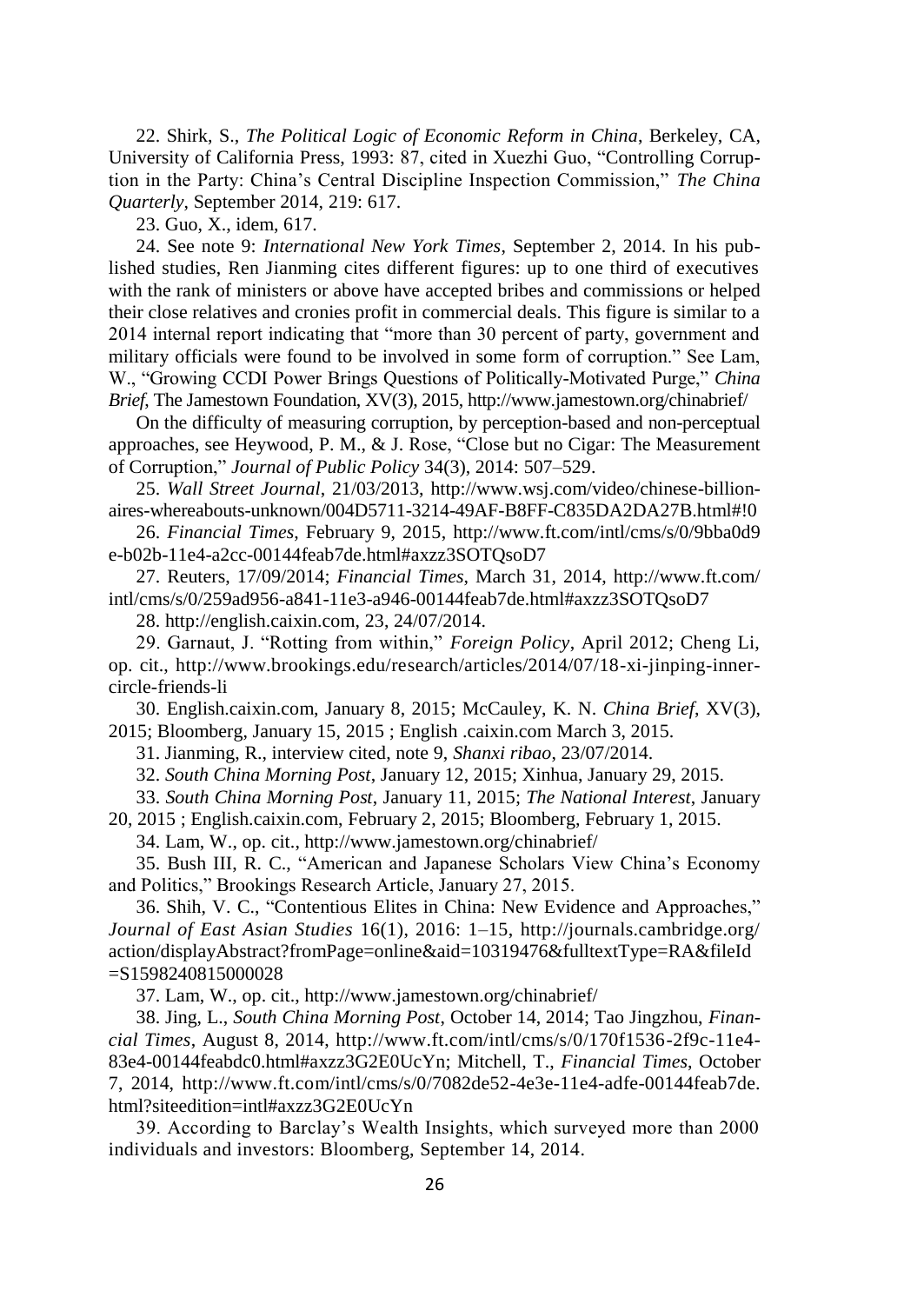40. [http://www.businessweek.com/articles/2014-10-15/chinese-home-buying](http://www.businessweek.com/articles/2014-10-15/chinese-home-buying-binge-transforms-california-suburb-arcadia)[binge-transforms-california-suburb-arcadia;](http://www.businessweek.com/articles/2014-10-15/chinese-home-buying-binge-transforms-california-suburb-arcadia) Fan, J., "The Golden Generation: Why China's Super Rich Send Their Children Abroad?," *The New Yorker*, February 2016. [http://www.newyorker.com/magazine/2016/02/22/chinas-rich-kids-head-west;](http://www.newyorker.com/magazine/2016/02/22/chinas-rich-kids-head-west) Rosen, K., A. Margon, R. Sakamoto, & J. Taylor, *Breaking Ground, Chinese Real Estate Investment in U.S Real Estate*, Asia Society, May 2016, [http://asiasociety.org/files/](http://asiasociety.org/files/Asia%20Society%20Breaking%20Ground%20ES%20Final.pdf) [Asia%20Society%20Breaking%20Ground%20ES%20Final.pdf](http://asiasociety.org/files/Asia%20Society%20Breaking%20Ground%20ES%20Final.pdf)

41. Shilling, G., Bloomberg, View, January 23, 2015.

42. *Financial Times*, January 13, 2015, [http://www.ft.com/intl/cms/s/0/986bd](http://www.ft.com/intl/cms/s/0/986bd08a-9b10-11e4-882d-00144feabdc0.html?siteedition=intl#axzz3Shb3xUtz)  [08a-9b10-11e4-882d-00144feabdc0.html?siteedition=intl#axzz3Shb3xUtz](http://www.ft.com/intl/cms/s/0/986bd08a-9b10-11e4-882d-00144feabdc0.html?siteedition=intl#axzz3Shb3xUtz)

43. Lee, J., Bloomberg, January 13, 2015.

44. Bulletin économique Chine, no. 80, January–February 2016, Ambassade de France en Chine, [http://www.ambafrance-cn.org/Bulletin-Economique-Chine-no79-](http://www.ambafrance-cn.org/Bulletin-Economique-Chine-no79-Janvier-Fevrier-2016) [Janvier-Fevrier-2016](http://www.ambafrance-cn.org/Bulletin-Economique-Chine-no79-Janvier-Fevrier-2016)

45. Keohane, D., *Financial Times*, February 4, 2015, <http://ftalphaville.ft.com/>

46. *The Telegraph*, 25/07/2014. Xinhua, January 7, 2015. The CCDI has recovered more than 3 billion yuan (\$ 483 million) for the year 2014 and the same amount in 2015.

47. *Xinhua*, 10/10/2014.

48. Beijing's University Li Chenyan, interview by Zhou Dongxu, http://english. caixin.com 22/07/2014.

49. [http://chinadigitaltimes.net/2009/03/sun-liping-%E5%AD%99%E7%AB%8](http://chinadigitaltimes.net/2009/03/sun-liping-%E5%AD%99%E7%AB%8B%E5%B9%B3-the-biggest-threat-to-china-is-not-social-turmoil-but-social-decay/) B% [E5%B9%B3-the-biggest-threat-to-china-is-not-social-turmoil-but-social-decay/](http://chinadigitaltimes.net/2009/03/sun-liping-%E5%AD%99%E7%AB%8B%E5%B9%B3-the-biggest-threat-to-china-is-not-social-turmoil-but-social-decay/)

50. 既得利益集团对改革的挑战还没有真正到来,改革内参 (*Reforms' Internal References*), 17/04/2014, published in *Fenghuang Pinglun* 凤凰评论,

17/04/14: http:// news.ifeng.com/a/20140417/40003398\_4.shtml

51. Idem, 2.

52. According to this very low measure of poverty, China has reduced poverty to 6% of its population, a much better result than the U.S, where the official poverty rate is estimated in 2013 at 14.5 percent of the population: [http://www.census.gov/](http://www.census.gov/content/dam/Census/library/publications/2014/demo/p60-249.pdf) [content/dam/Census/library/publications/2014/demo/p60-249.pdf](http://www.census.gov/content/dam/Census/library/publications/2014/demo/p60-249.pdf)

53. *China News Analysis*, Les nouvelles de Chine, August 2014, 7–20, www. centreasia.eu/publications/china-analysis

54. For a discussion of "The long journey to the rule of law," see Jiang Ping, former president and tenured professor at China's University of Political Science and Law, in *Caixin*, 16/09/2014: [http://english.caixin.com/2014-09-16/100729435.html?](http://english.caixin.com/2014-09-16/100729435.html?mc_cid=6a4d78fe62&mc_eid=c480cfc6eb) [mc\\_cid=6a4d78fe62&mc\\_eid=c480cfc6eb](http://english.caixin.com/2014-09-16/100729435.html?mc_cid=6a4d78fe62&mc_eid=c480cfc6eb)

55. The CCP has published online (in Chinese) a collection of the chairman's citations of numerous classics in many different speeches: http://cpc.people.com. cn/n/2014/0529/c164113-25080175.html

56. [http://www.nytimes.com/2014/10/12/world/leader-taps-into-chinese-classics](http://www.nytimes.com/2014/10/12/world/leader-taps-into-chinese-classics-in-seeking-to-cement-power.html)[in-seeking-to-cement-power.html?](http://www.nytimes.com/2014/10/12/world/leader-taps-into-chinese-classics-in-seeking-to-cement-power.html); [http://sinosphere.blogs.nytimes.com/2014/10/14/](http://sinosphere.blogs.nytimes.com/2014/10/14/xi-jinping-on-exceptionalism-with-chinese-characteristics/?_php=true&_type=blogs&_r=0) [xi-jinping-on-exceptionalism-with-chinese-characteristics/?\\_php=true&\\_type=blogs](http://sinosphere.blogs.nytimes.com/2014/10/14/xi-jinping-on-exceptionalism-with-chinese-characteristics/?_php=true&_type=blogs&_r=0) [&\\_r=0.](http://sinosphere.blogs.nytimes.com/2014/10/14/xi-jinping-on-exceptionalism-with-chinese-characteristics/?_php=true&_type=blogs&_r=0) For a debate on "Rule of Law" see *China File*: "Rule of Law, Why Now?:" <http://www.chinafile.com/conversation/rule-law-why-now>

57. See the fascinating account of the debate around constitutionalism, by Rogier Creemers, "China's Constitutionalism Debate, Content, Context and Implications,"